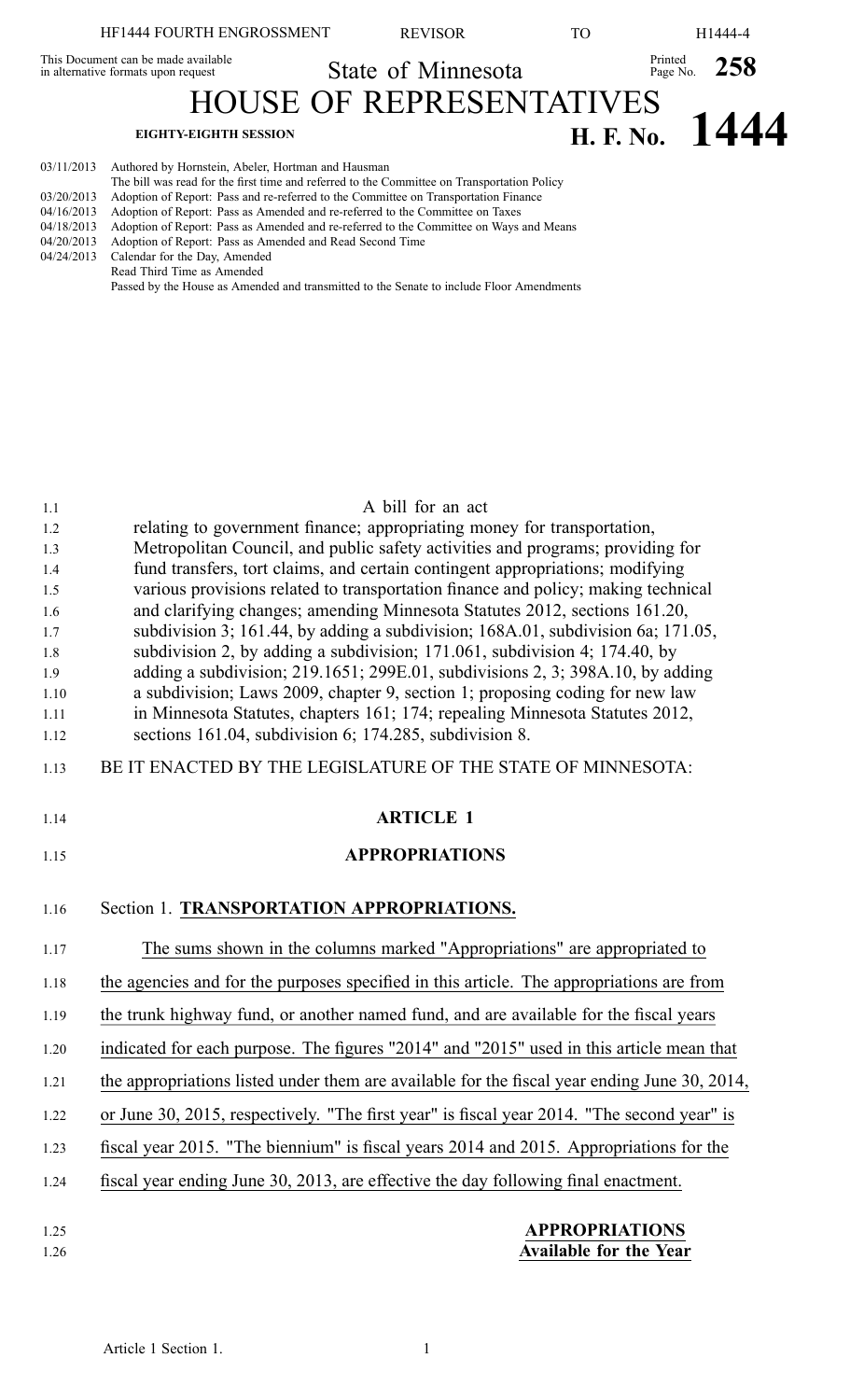| 2.1 | <b>Ending June 30</b> |      |
|-----|-----------------------|------|
| 2.2 | 2014                  | 2015 |

## 2.3 Sec. 2. **SUMMARY OF APPROPRIATIONS.**

2.5 in this article.

| 2.6  |                 |                          | 2014             | 2015             | <b>Total</b>  |
|------|-----------------|--------------------------|------------------|------------------|---------------|
| 2.7  | General         | $\overline{\mathcal{E}}$ | 104,031,000 \$   | 102,684,000 \$   | 206,715,000   |
| 2.8  | Airports        |                          | 18,959,000       | 18,959,000       | 37,918,000    |
| 2.9  | C.S.A.H.        |                          | 593,022,000      | 603,850,000      | 1,196,872,000 |
| 2.10 | M.S.A.S.        |                          | 152,173,000      | 154,491,000      | 306,664,000   |
| 2.11 | Special Revenue |                          | 49,753,000       | 49,959,000       | 99,712,000    |
| 2.12 | H.U.T.D.        |                          | 10,456,000       | 10,406,000       | 20,862,000    |
| 2.13 | Trunk Highway   |                          | 1,691,946,000    | 1,629,550,000    | 3,321,496,000 |
| 2.14 | Total           | \$                       | 2,620,340,000 \$ | 2,569,899,000 \$ | 5,190,239,000 |

## 2.15 Sec. 3. **DEPARTMENT OF**

## 2.16 **TRANSPORTATION**

2.17 Subdivision 1. **Total Appropriation \$ 2,400,582,000 \$ 2,349,954,000**

| 2.18 |                 | Appropriations by Fund |                  |
|------|-----------------|------------------------|------------------|
| 2.19 |                 | 2014                   | 2015             |
| 2.20 | General         | 29,500,000             | 28,172,000       |
| 2.21 | Airports        | 18,959,000             | 18,959,000       |
| 2.22 | C.S.A.H.        | 593,022,000            | 603,850,000      |
| 2.23 | M.S.A.S.        | 152,173,000            | 154,491,000      |
| 2.24 | Special Revenue | 2,500,000              | 2,500,000        |
| 2.25 | H.U.T.D.        | 50,000                 | $\boldsymbol{0}$ |
| 2.26 | Trunk Highway   | 1,604,378,000          | 1,541,982,000    |

# 2.27 The amounts that may be spen<sup>t</sup> for each

- 2.28 purpose are specified in the following
- 2.29 subdivisions.
- 2.30 Subd. 2. **Multimodal Systems**

2.31 (a) **Aeronautics**

2.32 (1) **Airport Development and Assistance** 13,648,000 13,648,000

- 2.33 This appropriation is from the state
- 2.34 airports fund and must be spen<sup>t</sup> according
- 2.35 to Minnesota Statutes, section 360.305,
- 2.36 subdivision 4.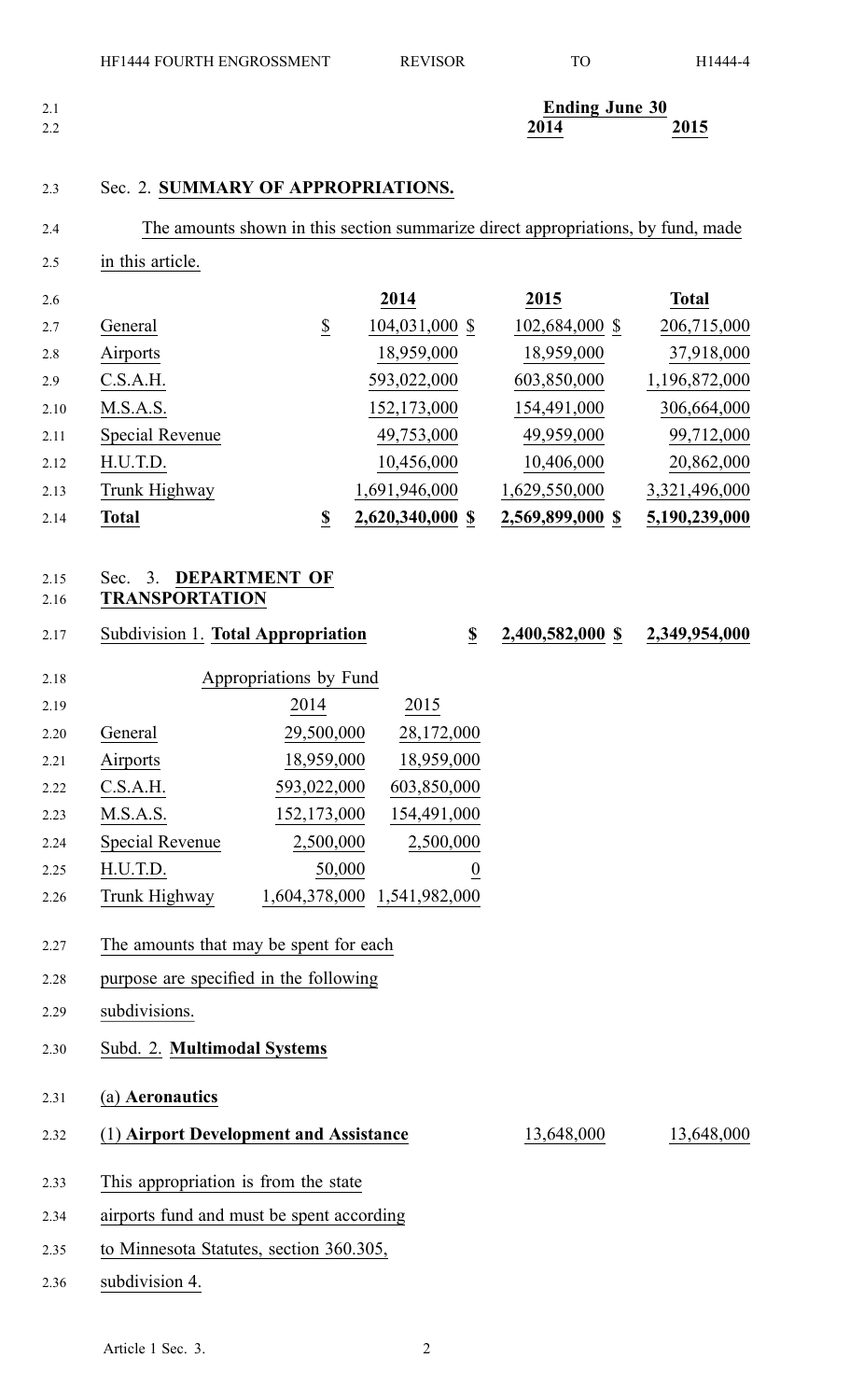|                                             |                                   | <b>REVISOR</b>                                                                                                                                                                                                                                                                                                      | <b>TO</b>                                                                                                                                                                                                                                                                                                                                                                                                                                                                                                                                                                                                                                                                                  | H1444-4    |
|---------------------------------------------|-----------------------------------|---------------------------------------------------------------------------------------------------------------------------------------------------------------------------------------------------------------------------------------------------------------------------------------------------------------------|--------------------------------------------------------------------------------------------------------------------------------------------------------------------------------------------------------------------------------------------------------------------------------------------------------------------------------------------------------------------------------------------------------------------------------------------------------------------------------------------------------------------------------------------------------------------------------------------------------------------------------------------------------------------------------------------|------------|
|                                             |                                   |                                                                                                                                                                                                                                                                                                                     |                                                                                                                                                                                                                                                                                                                                                                                                                                                                                                                                                                                                                                                                                            |            |
|                                             |                                   |                                                                                                                                                                                                                                                                                                                     |                                                                                                                                                                                                                                                                                                                                                                                                                                                                                                                                                                                                                                                                                            |            |
|                                             |                                   |                                                                                                                                                                                                                                                                                                                     |                                                                                                                                                                                                                                                                                                                                                                                                                                                                                                                                                                                                                                                                                            |            |
|                                             |                                   |                                                                                                                                                                                                                                                                                                                     |                                                                                                                                                                                                                                                                                                                                                                                                                                                                                                                                                                                                                                                                                            |            |
|                                             |                                   |                                                                                                                                                                                                                                                                                                                     |                                                                                                                                                                                                                                                                                                                                                                                                                                                                                                                                                                                                                                                                                            |            |
|                                             |                                   |                                                                                                                                                                                                                                                                                                                     |                                                                                                                                                                                                                                                                                                                                                                                                                                                                                                                                                                                                                                                                                            |            |
|                                             |                                   |                                                                                                                                                                                                                                                                                                                     |                                                                                                                                                                                                                                                                                                                                                                                                                                                                                                                                                                                                                                                                                            |            |
| available for it.                           |                                   |                                                                                                                                                                                                                                                                                                                     |                                                                                                                                                                                                                                                                                                                                                                                                                                                                                                                                                                                                                                                                                            |            |
|                                             |                                   |                                                                                                                                                                                                                                                                                                                     | 6,123,000                                                                                                                                                                                                                                                                                                                                                                                                                                                                                                                                                                                                                                                                                  | 6,123,000  |
| Airports<br>Trunk Highway                   | 2014<br>5,286,000<br>837,000      | 2015<br>5,286,000<br>837,000                                                                                                                                                                                                                                                                                        |                                                                                                                                                                                                                                                                                                                                                                                                                                                                                                                                                                                                                                                                                            |            |
|                                             |                                   |                                                                                                                                                                                                                                                                                                                     |                                                                                                                                                                                                                                                                                                                                                                                                                                                                                                                                                                                                                                                                                            |            |
|                                             |                                   |                                                                                                                                                                                                                                                                                                                     |                                                                                                                                                                                                                                                                                                                                                                                                                                                                                                                                                                                                                                                                                            |            |
| (b) Transit                                 |                                   |                                                                                                                                                                                                                                                                                                                     | 25,462,000                                                                                                                                                                                                                                                                                                                                                                                                                                                                                                                                                                                                                                                                                 | 25,384,000 |
|                                             |                                   |                                                                                                                                                                                                                                                                                                                     |                                                                                                                                                                                                                                                                                                                                                                                                                                                                                                                                                                                                                                                                                            |            |
|                                             | 2014                              | 2015                                                                                                                                                                                                                                                                                                                |                                                                                                                                                                                                                                                                                                                                                                                                                                                                                                                                                                                                                                                                                            |            |
|                                             |                                   |                                                                                                                                                                                                                                                                                                                     |                                                                                                                                                                                                                                                                                                                                                                                                                                                                                                                                                                                                                                                                                            |            |
| Trunk Highway                               |                                   | 775,000                                                                                                                                                                                                                                                                                                             |                                                                                                                                                                                                                                                                                                                                                                                                                                                                                                                                                                                                                                                                                            |            |
|                                             |                                   |                                                                                                                                                                                                                                                                                                                     |                                                                                                                                                                                                                                                                                                                                                                                                                                                                                                                                                                                                                                                                                            |            |
|                                             |                                   |                                                                                                                                                                                                                                                                                                                     |                                                                                                                                                                                                                                                                                                                                                                                                                                                                                                                                                                                                                                                                                            |            |
|                                             |                                   |                                                                                                                                                                                                                                                                                                                     |                                                                                                                                                                                                                                                                                                                                                                                                                                                                                                                                                                                                                                                                                            |            |
|                                             |                                   |                                                                                                                                                                                                                                                                                                                     |                                                                                                                                                                                                                                                                                                                                                                                                                                                                                                                                                                                                                                                                                            |            |
|                                             |                                   |                                                                                                                                                                                                                                                                                                                     |                                                                                                                                                                                                                                                                                                                                                                                                                                                                                                                                                                                                                                                                                            |            |
| 2016 and 2017.                              |                                   |                                                                                                                                                                                                                                                                                                                     |                                                                                                                                                                                                                                                                                                                                                                                                                                                                                                                                                                                                                                                                                            |            |
| \$100,000 each year is from the general     |                                   |                                                                                                                                                                                                                                                                                                                     |                                                                                                                                                                                                                                                                                                                                                                                                                                                                                                                                                                                                                                                                                            |            |
| fund for the administrative expenses of the |                                   |                                                                                                                                                                                                                                                                                                                     |                                                                                                                                                                                                                                                                                                                                                                                                                                                                                                                                                                                                                                                                                            |            |
| Minnesota Council on Transportation Access  |                                   |                                                                                                                                                                                                                                                                                                                     |                                                                                                                                                                                                                                                                                                                                                                                                                                                                                                                                                                                                                                                                                            |            |
|                                             |                                   |                                                                                                                                                                                                                                                                                                                     |                                                                                                                                                                                                                                                                                                                                                                                                                                                                                                                                                                                                                                                                                            |            |
|                                             |                                   |                                                                                                                                                                                                                                                                                                                     | 250,000                                                                                                                                                                                                                                                                                                                                                                                                                                                                                                                                                                                                                                                                                    | 250,000    |
|                                             |                                   |                                                                                                                                                                                                                                                                                                                     |                                                                                                                                                                                                                                                                                                                                                                                                                                                                                                                                                                                                                                                                                            |            |
|                                             |                                   |                                                                                                                                                                                                                                                                                                                     |                                                                                                                                                                                                                                                                                                                                                                                                                                                                                                                                                                                                                                                                                            |            |
|                                             | General<br><b>Special Revenue</b> | HF1444 FOURTH ENGROSSMENT<br>is available until expended. If the<br>the appropriation for the other year is<br>(2) Aviation Support and Services<br>fund for the Civil Air Patrol.<br>Appropriations by Fund<br>22,187,000<br>2,500,000<br>775,000<br>This is a onetime appropriation.<br>(c) Safe Routes to School | The base appropriation is $$14,298,000$ in<br>each year for fiscal years 2016 and 2017.<br>Notwithstanding Minnesota Statutes, section<br>16A.28, subdivision 6, this appropriation<br>appropriation for either year is insufficient,<br>Appropriations by Fund<br>\$65,000 in each year is from the state airports<br>22,109,000<br>2,500,000<br>The special revenue fund appropriation is<br>from the vehicle services operating account.<br>The base appropriation from the general fund<br>is \$22,908,000 in each year for fiscal years<br>under Minnesota Statutes, section 174.285.<br>This appropriation is from the general fund<br>for non-infrastructure activities in the safe |            |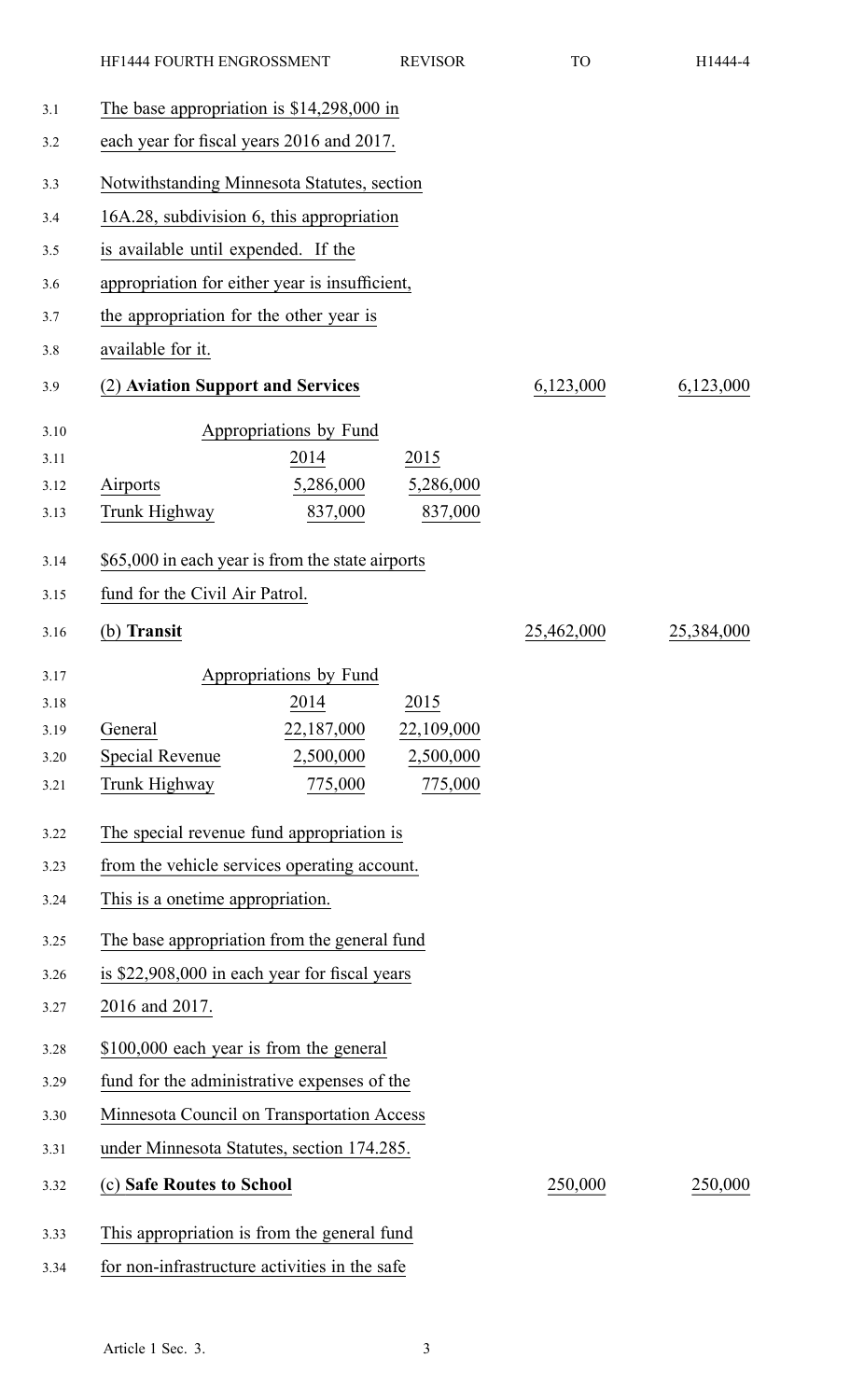|      | HF1444 FOURTH ENGROSSMENT                      |                        | <b>REVISOR</b> | <b>TO</b>   | H1444-4     |
|------|------------------------------------------------|------------------------|----------------|-------------|-------------|
| 4.1  | routes to school program under Minnesota       |                        |                |             |             |
| 4.2  | Statutes, section 174.40, subdivision 7a.      |                        |                |             |             |
| 4.3  | (d) Passenger Rail                             |                        |                | 500,000     | 500,000     |
| 4.4  | This appropriation is from the general         |                        |                |             |             |
| 4.5  | fund for passenger rail system planning,       |                        |                |             |             |
| 4.6  | alternatives analysis, environmental analysis, |                        |                |             |             |
| 4.7  | design, and preliminary engineering under      |                        |                |             |             |
| 4.8  | Minnesota Statutes, sections 174.632 to        |                        |                |             |             |
| 4.9  | 174.636.                                       |                        |                |             |             |
| 4.10 | (e) Freight                                    |                        |                | 6,153,000   | 5,153,000   |
| 4.11 |                                                | Appropriations by Fund |                |             |             |
| 4.12 |                                                | 2014                   | 2015           |             |             |
| 4.13 | General                                        | 1,256,000              | 256,000        |             |             |
| 4.14 | Trunk Highway                                  | 4,897,000              | 4,897,000      |             |             |
| 4.15 | $$1,000,000$ from the general fund in          |                        |                |             |             |
| 4.16 | fiscal year 2014 is for the department's       |                        |                |             |             |
| 4.17 | share of costs associated with cleanup of      |                        |                |             |             |
| 4.18 | contaminated state rail bank property. This    |                        |                |             |             |
| 4.19 | is a onetime appropriation and is available    |                        |                |             |             |
| 4.20 | until expended.                                |                        |                |             |             |
| 4.21 | Subd. 3. State Roads                           |                        |                |             |             |
| 4.22 | (a) Operations and Maintenance                 |                        |                | 262,395,000 | 262,395,000 |
| 4.23 | (b) Program Planning and Delivery Activity     |                        |                |             |             |
| 4.24 | (1) Program Planning and Delivery              |                        |                | 206,883,000 | 206,733,000 |
| 4.25 |                                                | Appropriations by Fund |                |             |             |
| 4.26 |                                                | 2014                   | 2015           |             |             |
| 4.27 | General                                        | 100,000                |                |             |             |
| 4.28 | H.U.T.D.                                       | 50,000                 | $\frac{0}{0}$  |             |             |
| 4.29 | Trunk Highway                                  | 206,733,000            | 206,733,000    |             |             |
| 4.30 | \$130,000 each year is available for           |                        |                |             |             |
| 4.31 | administrative costs of the department's       |                        |                |             |             |
| 4.32 | targeted group business program.               |                        |                |             |             |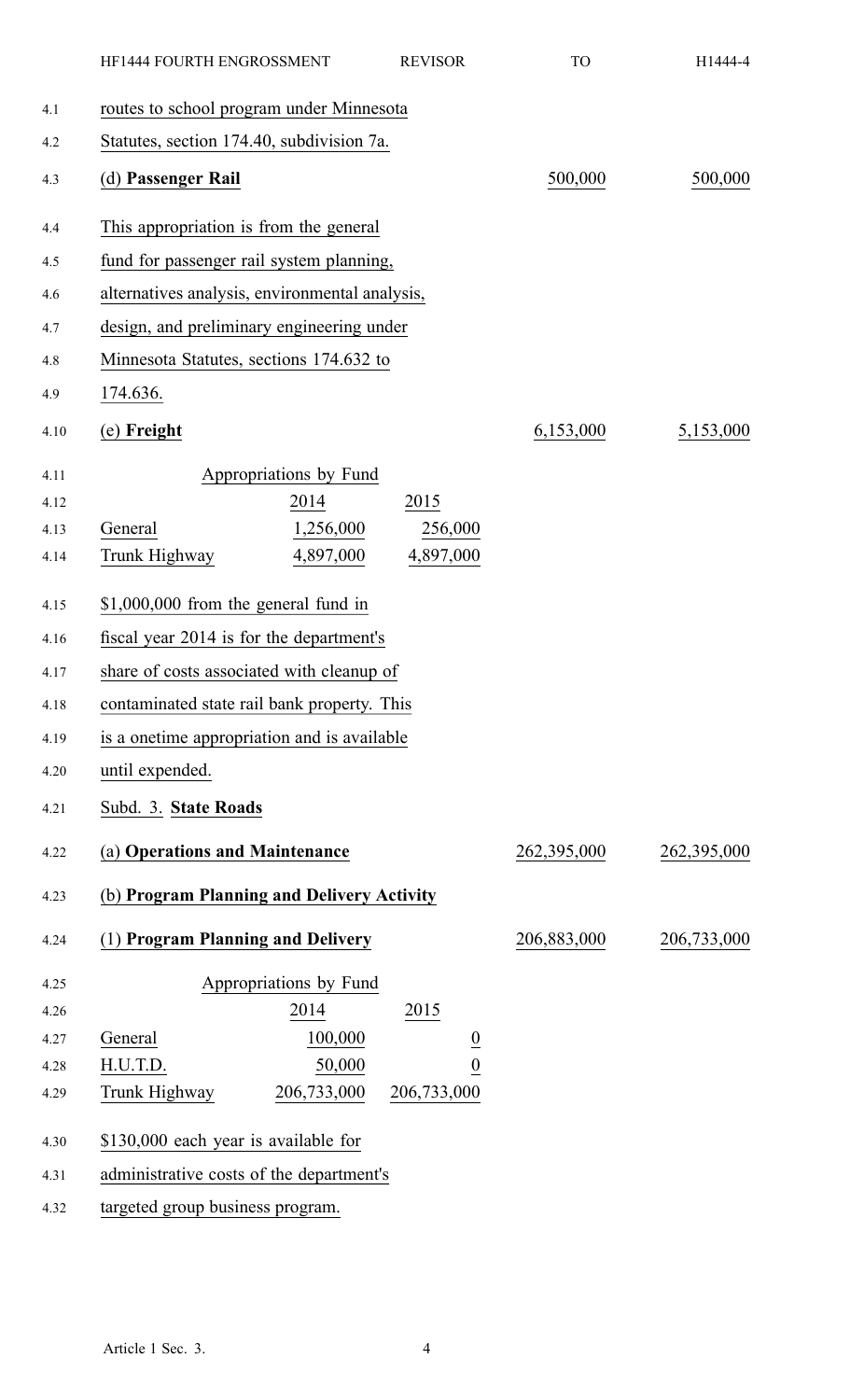| 5.1  | \$266,000 each year is available for grants to |
|------|------------------------------------------------|
| 5.2  | metropolitan planning organizations outside    |
| 5.3  | the seven-county metropolitan area.            |
| 5.4  | \$75,000 each year is available for a          |
| 5.5  | transportation research contingent account     |
| 5.6  | to finance research projects that are          |
| 5.7  | reimbursable from the federal government or    |
| 5.8  | from other sources. If the appropriation for   |
| 5.9  | either year is insufficient, the appropriation |
| 5.10 | for the other year is available for it.        |
| 5.11 | \$900,000 in each year is available for        |
| 5.12 | grants for transportation studies outside      |
| 5.13 | the metropolitan area to identify critical     |
| 5.14 | concerns, problems, and issues. These          |
| 5.15 | grants are available: (i) to regional          |
| 5.16 | development commissions; (ii) in regions       |
| 5.17 | where no regional development commission       |
| 5.18 | is functioning, to joint powers boards         |
| 5.19 | established under agreement of two or          |
| 5.20 | more political subdivisions in the region to   |
| 5.21 | exercise the planning functions of a regional  |
| 5.22 | development commission; and (iii) in regions   |
| 5.23 | where no regional development commission       |
| 5.24 | or joint powers board is functioning, to the   |
| 5.25 | department's district office for that region.  |
| 5.26 | \$100,000 the first year is from the           |
| 5.27 | general fund for development and initial       |
| 5.28 | implementation of the corridors of commerce    |
| 5.29 | program established under Minnesota            |
| 5.30 | Statutes, section 161.088, including but       |
| 5.31 | not limited to establishment of program        |
| 5.32 | requirements, identification and analysis of   |
| 5.33 | candidate projects, and legislative reporting. |
| 5.34 | This is a onetime appropriation.               |
|      |                                                |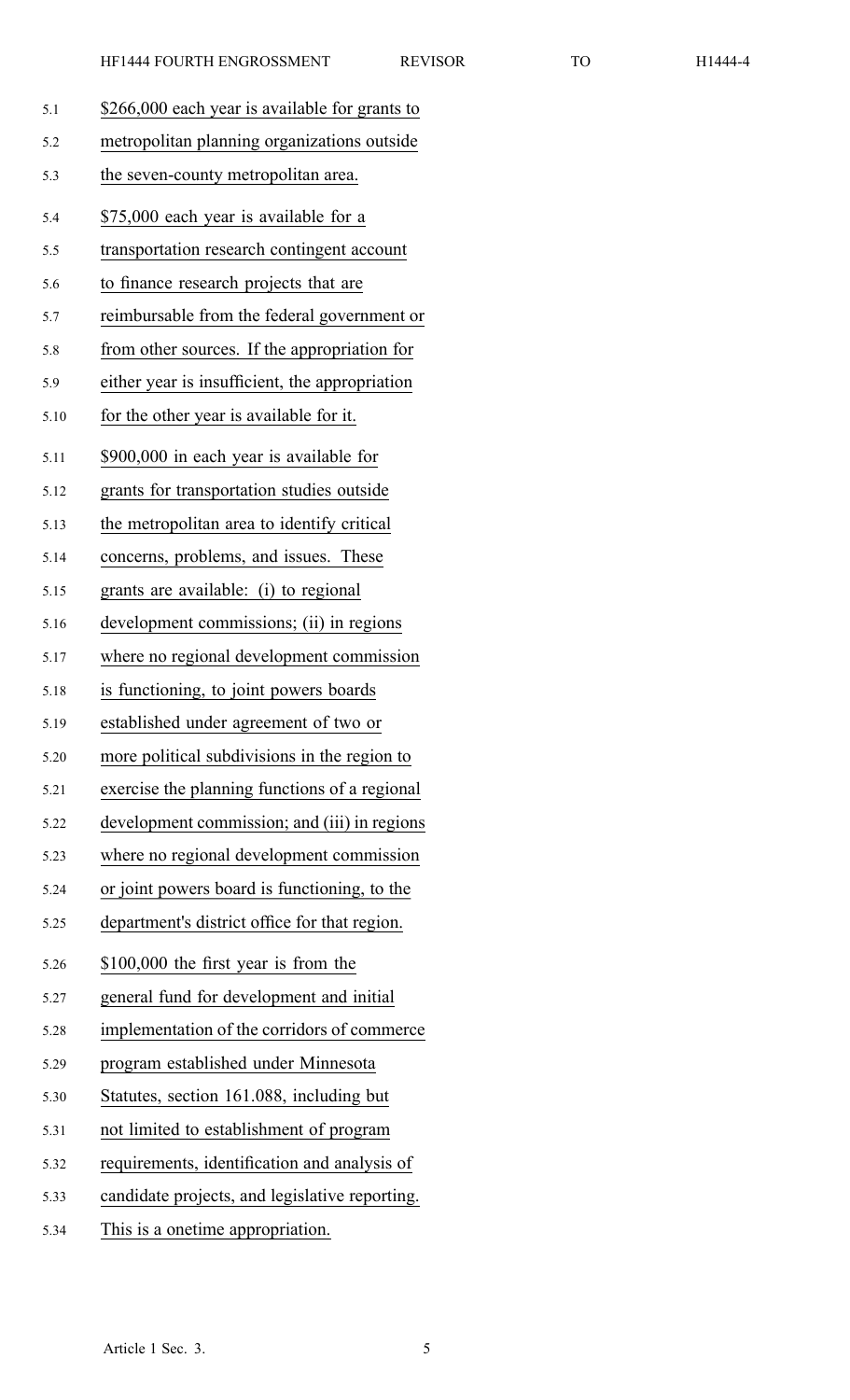| 6.1          | \$50,000 the first year is from the highway             |             |             |
|--------------|---------------------------------------------------------|-------------|-------------|
| 6.2          | user tax distribution fund to the commissioner          |             |             |
| 6.3          | for a grant to the Humphrey School of Public            |             |             |
| 6.4          | Affairs at the University of Minnesota for              |             |             |
| 6.5          | WorkPlace Telework program congestion                   |             |             |
| 6.6          | relief efforts consisting of maintenance of             |             |             |
| 6.7          | Web site tools and content. This is a onetime.          |             |             |
| 6.8          | appropriation and is available in the second            |             |             |
| 6.9          | year.                                                   |             |             |
| 6.10         | <b>Transportation Research</b>                          | 150,000     | 150,000     |
| 6.11         | This appropriation is from the general fund             |             |             |
| 6.12         | for grants to the Humphrey School of Public             |             |             |
| 6.13         | Affairs at the University of Minnesota                  |             |             |
| 6.14         | for research on transportation policy and               |             |             |
| 6.15         | economic competitiveness, including but                 |             |             |
| 6.16         | not limited to innovative transportation                |             |             |
| 6.17         | finance options and economic development,               |             |             |
| 6.18         | transportation impacts of industry clusters             |             |             |
| 6.19         | and freight, and transportation technology              |             |             |
| 6.20         | impacts on economic competitiveness.                    |             |             |
| 6.21         | The base appropriation is \$150,000 each year           |             |             |
| 6.22         | for fiscal years 2016 to 2018 and \$0 each              |             |             |
| 6.23         | fiscal year thereafter.                                 |             |             |
| 6.24         | (c) State Road Construction Activity                    |             |             |
| 6.25         | (1) State Road Construction                             | 899,400,000 | 805,600,000 |
| 6.26         | It is estimated that these appropriations will          |             |             |
| 6.27         | be funded as follows:                                   |             |             |
| 6.28         | Appropriations by Fund                                  |             |             |
| 6.29         | 2014<br>2015                                            |             |             |
| 6.30<br>6.31 | Federal Highway<br>489,200,000<br>Aid<br>482,200,000    |             |             |
| 6.32         | <b>Highway User Taxes</b><br>410,200,000<br>323,400,000 |             |             |
| 6.33         | The commissioner of transportation shall                |             |             |
| 6.34         | notify the chairs and ranking minority                  |             |             |
| 6.35         | members of the legislative committees with              |             |             |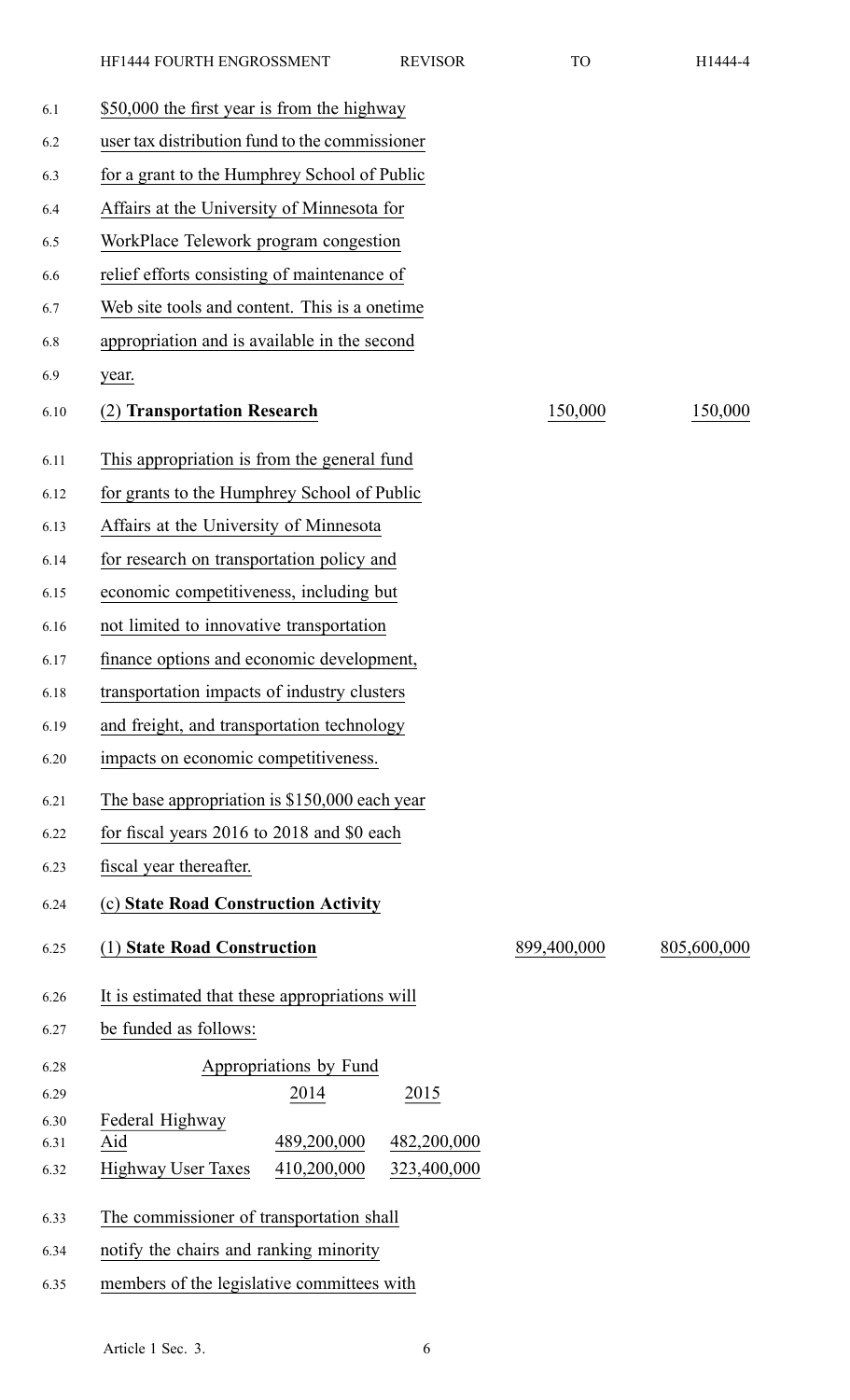- 
- 7.1 jurisdiction over transportation finance of 7.2 any significant events that should cause these 7.3 estimates to change. 7.4 This appropriation is for the actual 7.5 construction, reconstruction, and 7.6 improvement of trunk highways, including 7.7 design-build contracts and consultant usage 7.8 to suppor<sup>t</sup> these activities. This includes the 7.9 cost of actual paymen<sup>t</sup> to landowners for 7.10 lands acquired for highway rights-of-way, 7.11 paymen<sup>t</sup> to lessees, interest subsidies, and 7.12 relocation expenses. 7.13 The base appropriation is \$668,000,000 each 7.14 year for fiscal years 2016 and 2017. 7.15 The commissioner may expend up to one-half 7.16 of one percen<sup>t</sup> of the federal appropriations 7.17 under this clause as grants to opportunity 7.18 industrialization centers and other nonprofit 7.19 job training centers for job training programs 7.20 related to highway construction. 7.21 The commissioner may transfer up to 7.22 \$15,000,000 each year to the transportation 7.23 revolving loan fund. 7.24 The commissioner may receive money 7.25 covering other shares of the cost of 7.26 partnership projects. These receipts are 7.27 appropriated to the commissioner for these 7.28 projects. 7.29 (2) **Economic Recovery Funds - Federal** 7.30 **Highway Aid** 1,000,000 1,000,000 7.31 This appropriation is to complete projects 7.32 using funds made available to the 7.33 commissioner of transportation under 7.34 title XII of the American Recovery and 7.35 Reinvestment Act of 2009, Public Law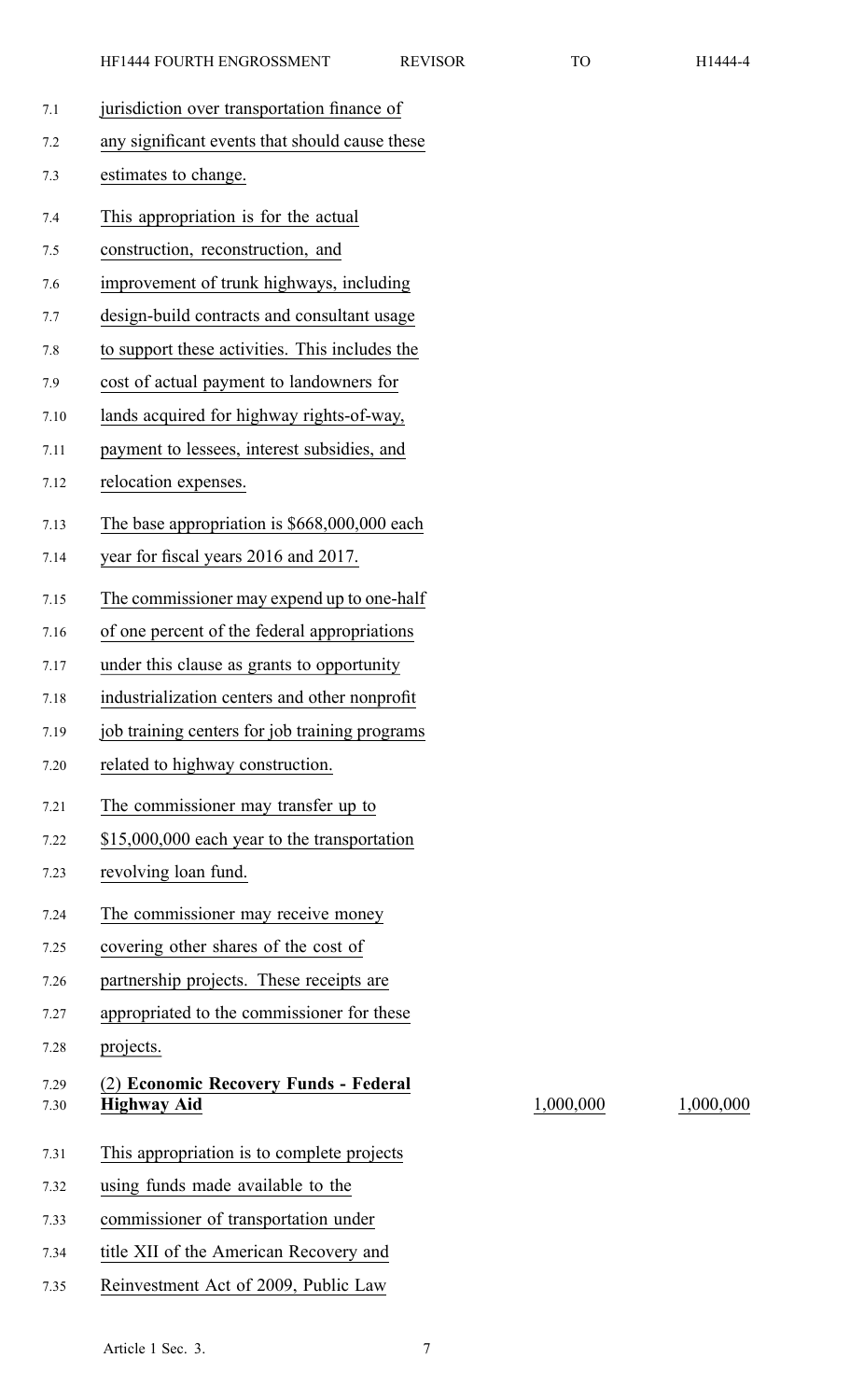|            | HF1444 FOURTH ENGROSSMENT<br><b>REVISOR</b>      | <b>TO</b>   | H1444-4     |
|------------|--------------------------------------------------|-------------|-------------|
| 8.1        | 111-5, and implemented under Minnesota           |             |             |
| 8.2        | Statutes, section 161.36, subdivision 7. The     |             |             |
| 8.3        | base appropriation is $$1,000,000$ in fiscal     |             |             |
| 8.4        | year 2016 and \$0 each fiscal year thereafter.   |             |             |
| 8.5<br>8.6 | (3) Transportation Economic Development<br>(TED) | 10,000,000  | 10,000,000  |
| 8.7        | Appropriations by Fund                           |             |             |
| 8.8        | 2014<br>2015                                     |             |             |
| 8.9        | General<br>5,000,000<br>5,000,000                |             |             |
| 8.10       | 5,000,000<br>5,000,000<br>Trunk Highway          |             |             |
| 8.11       | This appropriation is for the transportation     |             |             |
| 8.12       | economic development program under               |             |             |
| 8.13       | Minnesota Statutes, section 174.12.              |             |             |
| 8.14       | (d) Highway Debt Service                         | 158,417,000 | 189,821,000 |
| 8.15       | \$148,917,000 the first year and \$180,321,000   |             |             |
| 8.16       | the second year are for transfer to the state    |             |             |
| 8.17       | bond fund. If an appropriation is insufficient   |             |             |
| 8.18       | to make all transfers required in the year       |             |             |
| 8.19       | for which it is made, the commissioner of        |             |             |
| 8.20       | management and budget shall notify the           |             |             |
| 8.21       | senate Committee on Finance and the house        |             |             |
| 8.22       | of representatives Committee on Ways and         |             |             |
| 8.23       | Means of the amount of the deficiency and        |             |             |
| 8.24       | shall then transfer that amount under the        |             |             |
| 8.25       | statutory open appropriation. Any excess         |             |             |
| 8.26       | appropriation cancels to the trunk highway       |             |             |
| 8.27       | fund.                                            |             |             |
| 8.28       | (e) Electronic Communications                    | 5,171,000   | 5,171,000   |
| 8.29       | Appropriations by Fund                           |             |             |
| 8.30       | 2014<br>2015                                     |             |             |
| 8.31       | General<br>3,000<br>3,000                        |             |             |
| 8.32       | 5,168,000<br>5,168,000<br>Trunk Highway          |             |             |
| 8.33       | The general fund appropriation is to equip       |             |             |
| 8.34       | and operate the Roosevelt signal tower for       |             |             |
| 8.35       | Lake of the Woods weather broadcasting.          |             |             |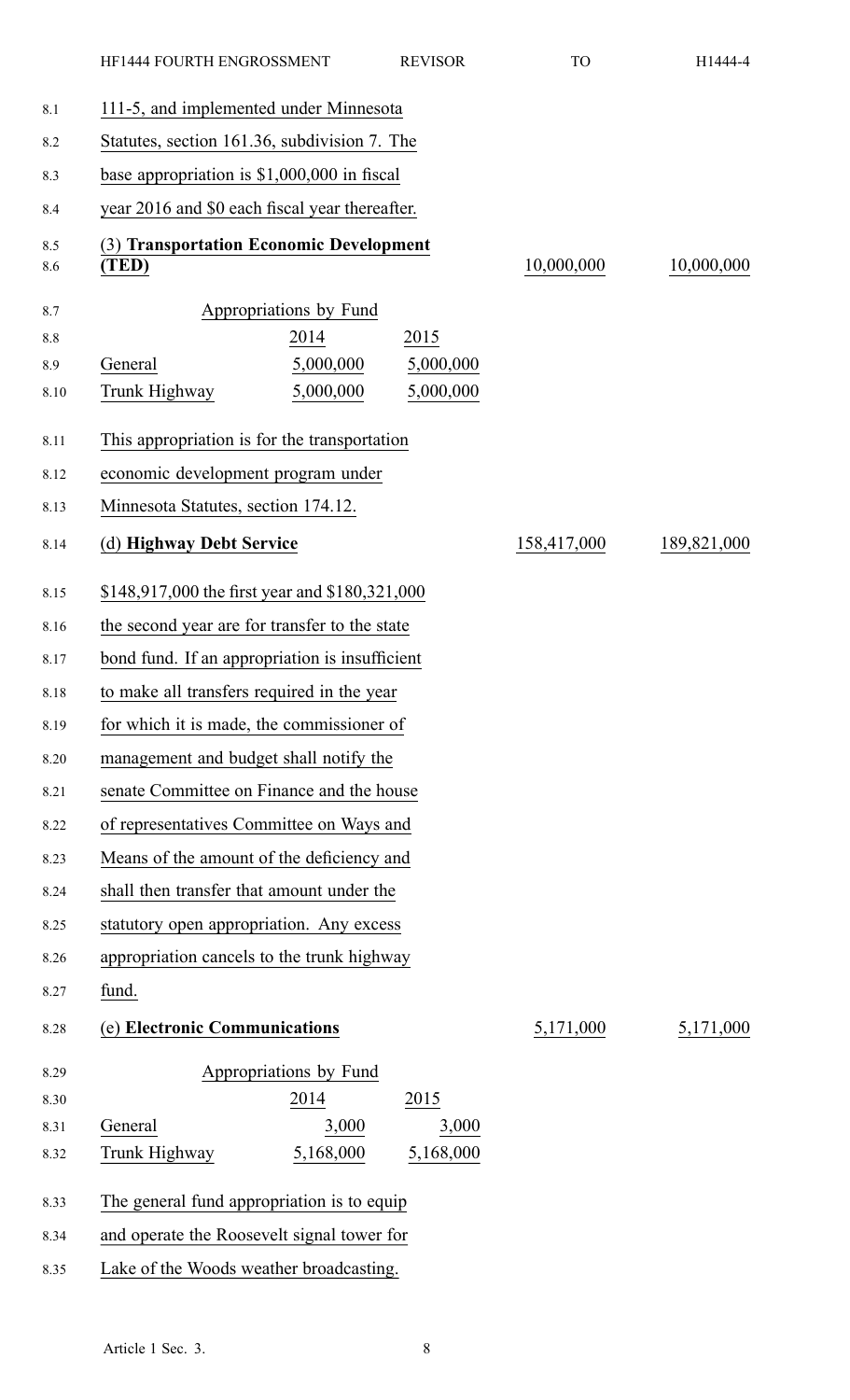| 9.1  | Subd. 4. Local Roads                          |             |             |
|------|-----------------------------------------------|-------------|-------------|
| 9.2  | (a) County State-Aid Roads                    | 593,022,000 | 603,850,000 |
| 9.3  | This appropriation is from the county         |             |             |
| 9.4  | state-aid highway fund under Minnesota        |             |             |
| 9.5  | Statutes, sections 161.082 to 161.085, and    |             |             |
| 9.6  | chapter 162, and is available until spent.    |             |             |
| 9.7  | If the commissioner of transportation         |             |             |
| 9.8  | determines that a balance remains in the      |             |             |
| 9.9  | county state-aid highway fund following       |             |             |
| 9.10 | the appropriations and transfers made in      |             |             |
| 9.11 | this subdivision, and that the appropriations |             |             |
| 9.12 | made are insufficient for advancing county    |             |             |
| 9.13 | state-aid highway projects, an amount         |             |             |
| 9.14 | necessary to advance the projects, not to     |             |             |
| 9.15 | exceed the balance in the county state-aid    |             |             |
| 9.16 | highway fund, is appropriated in each year    |             |             |
| 9.17 | to the commissioner. Within two weeks         |             |             |
| 9.18 | of a determination under this contingent      |             |             |
| 9.19 | appropriation, the commissioner of            |             |             |
| 9.20 | transportation shall notify the commissioner  |             |             |
| 9.21 | of management and budget and the chairs       |             |             |
| 9.22 | and ranking minority members of the           |             |             |
| 9.23 | legislative committees with jurisdiction over |             |             |
| 9.24 | transportation finance concerning funds       |             |             |
| 9.25 | appropriated.                                 |             |             |
| 9.26 | (b) Municipal State-Aid Roads                 | 152,173,000 | 154,491,000 |
| 9.27 | This appropriation is from the municipal      |             |             |
| 9.28 | state-aid street fund for the purposes under  |             |             |
| 9.29 | Minnesota Statutes, chapter 162, and is       |             |             |
| 9.30 | available until spent.                        |             |             |
| 9.31 | If the commissioner of transportation         |             |             |
| 9.32 | determines that a balance remains in the      |             |             |
| 9.33 | municipal state-aid street fund following     |             |             |
| 9.34 | the appropriations made in this subdivision,  |             |             |
|      |                                               |             |             |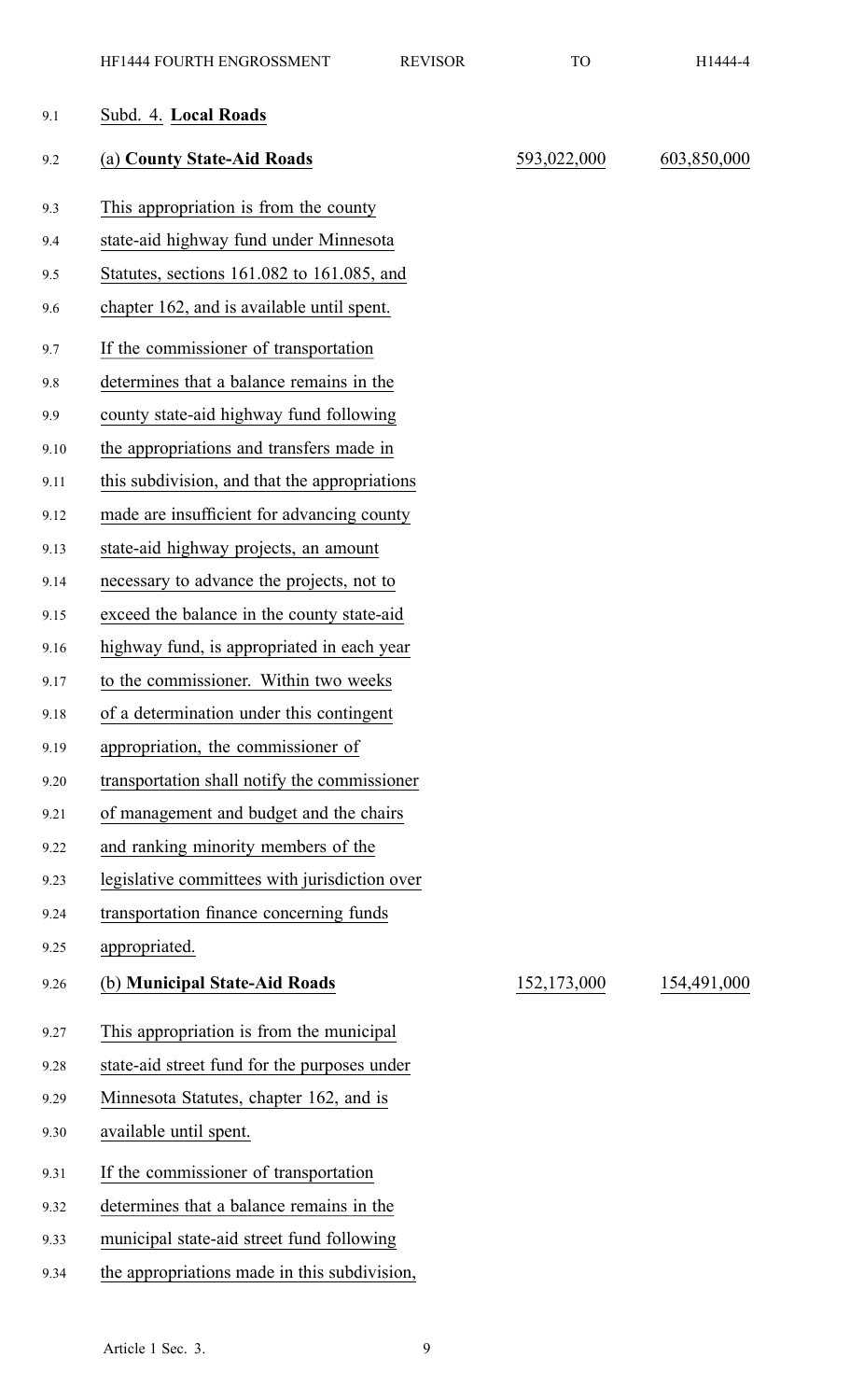| 10.1  | and that the appropriations made are           |            |            |
|-------|------------------------------------------------|------------|------------|
| 10.2  | insufficient for advancing municipal state-aid |            |            |
| 10.3  | street projects, an amount necessary to        |            |            |
| 10.4  | advance the projects, not to exceed the        |            |            |
| 10.5  | balance in the municipal state-aid street      |            |            |
| 10.6  | fund, is appropriated in each year to          |            |            |
| 10.7  | the commissioner. Within two weeks             |            |            |
| 10.8  | of a determination under this contingent       |            |            |
| 10.9  | appropriation, the commissioner of             |            |            |
| 10.10 | transportation shall notify the commissioner   |            |            |
| 10.11 | of management and budget and the chairs        |            |            |
| 10.12 | and ranking minority members of the            |            |            |
| 10.13 | legislative committees with jurisdiction over  |            |            |
| 10.14 | transportation finance concerning funds        |            |            |
| 10.15 | appropriated.                                  |            |            |
| 10.16 | Subd. 5. Agency Management                     |            |            |
| 10.17 | (a) Agency Services                            | 41,997,000 | 41,997,000 |
| 10.18 | Appropriations by Fund                         |            |            |
| 10.19 | 2014<br>2015                                   |            |            |
| 10.20 | 25,000<br>25,000<br>Airports                   |            |            |
| 10.21 | 41,972,000<br>41,972,000<br>Trunk Highway      |            |            |
| 10.22 | (b) Buildings                                  | 17,838,000 | 17,838,000 |
| 10.23 | Appropriations by Fund                         |            |            |
| 10.24 | 2014<br>2015                                   |            |            |
| 10.25 | 54,000<br>54,000<br>General                    |            |            |
| 10.26 | 17,784,000<br>Trunk Highway<br>17,784,000      |            |            |
| 10.27 | If the appropriation for either year is        |            |            |
| 10.28 | insufficient, the appropriation for the other  |            |            |
| 10.29 | year is available for it.                      |            |            |
| 10.30 | Subd. 6. Transfers                             |            |            |
| 10.31 | (a) With the approval of the commissioner of   |            |            |
| 10.32 | management and budget, the commissioner        |            |            |
| 10.33 | of transportation may transfer unencumbered    |            |            |
| 10.34 | balances among the appropriations from the     |            |            |
| 10.35 | trunk highway fund and the state airports      |            |            |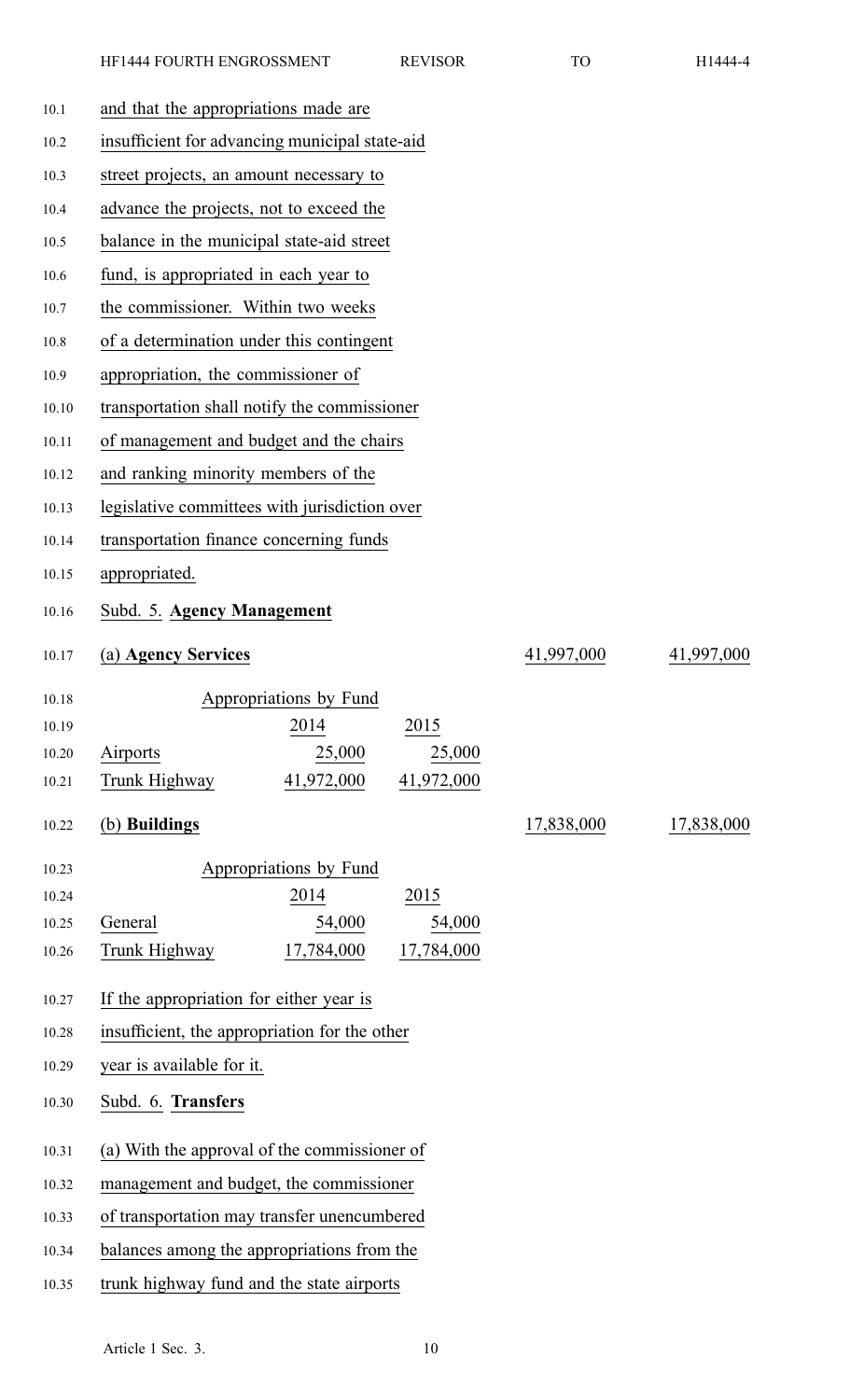| 11.1           | fund made in this section. No transfer                             |
|----------------|--------------------------------------------------------------------|
| 11.2           | may be made from the appropriation for                             |
| 11.3           | state road construction. No transfer may                           |
| 11.4           | be made from the appropriations for debt                           |
| 11.5           | service to any other appropriation. Transfers                      |
| 11.6           | under this subdivision may not be made                             |
| 11.7           | between funds. Transfers between programs                          |
| 11.8           | must be reported immediately to the chairs                         |
| 11.9           | and ranking minority members of the                                |
| 11.10          | legislative committees with jurisdiction over                      |
| 11.11          | transportation finance.                                            |
| 11.12          | (b) The commissioner shall transfer from                           |
| 11.13          | the flexible highway account in the county                         |
| 11.14          | state-aid highway fund: $(1)$ \$3,700,000 in                       |
| 11.15          | the first year to the trunk highway fund; and                      |
| 11.16          | (2) the remainder in each year to the county                       |
| 11.17          | turnback account in the county state-aid                           |
| 11.18          | highway fund. The funds transferred are                            |
| 11.19          | for highway turnback purposes as provided                          |
| 11.20          | under Minnesota Statutes, section 161.081,                         |
| 11.21          | subdivision 3.                                                     |
| 11.22<br>11.23 | Subd. 7. Previous State Road Construction<br><b>Appropriations</b> |
| 11.24          | Any money appropriated to the commissioner                         |
| 11.25          | of transportation for state road construction                      |
| 11.26          | for any fiscal year before the first year is                       |
| 11.27          | available to the commissioner during the                           |
| 11.28          | biennium to the extent that the commissioner                       |
| 11.29          | spends the money on the state road                                 |
| 11.30          | construction project for which the money                           |
| 11.31          | was originally encumbered during the fiscal                        |
| 11.32          | year for which it was appropriated. The                            |
| 11.33          | commissioner of transportation shall report to                     |
| 11.34          | the commissioner of management and budget                          |
| 11.35          | by August 1, 2013, and August 1, 2014, on                          |

11.36 <sup>a</sup> form the commissioner of managemen<sup>t</sup>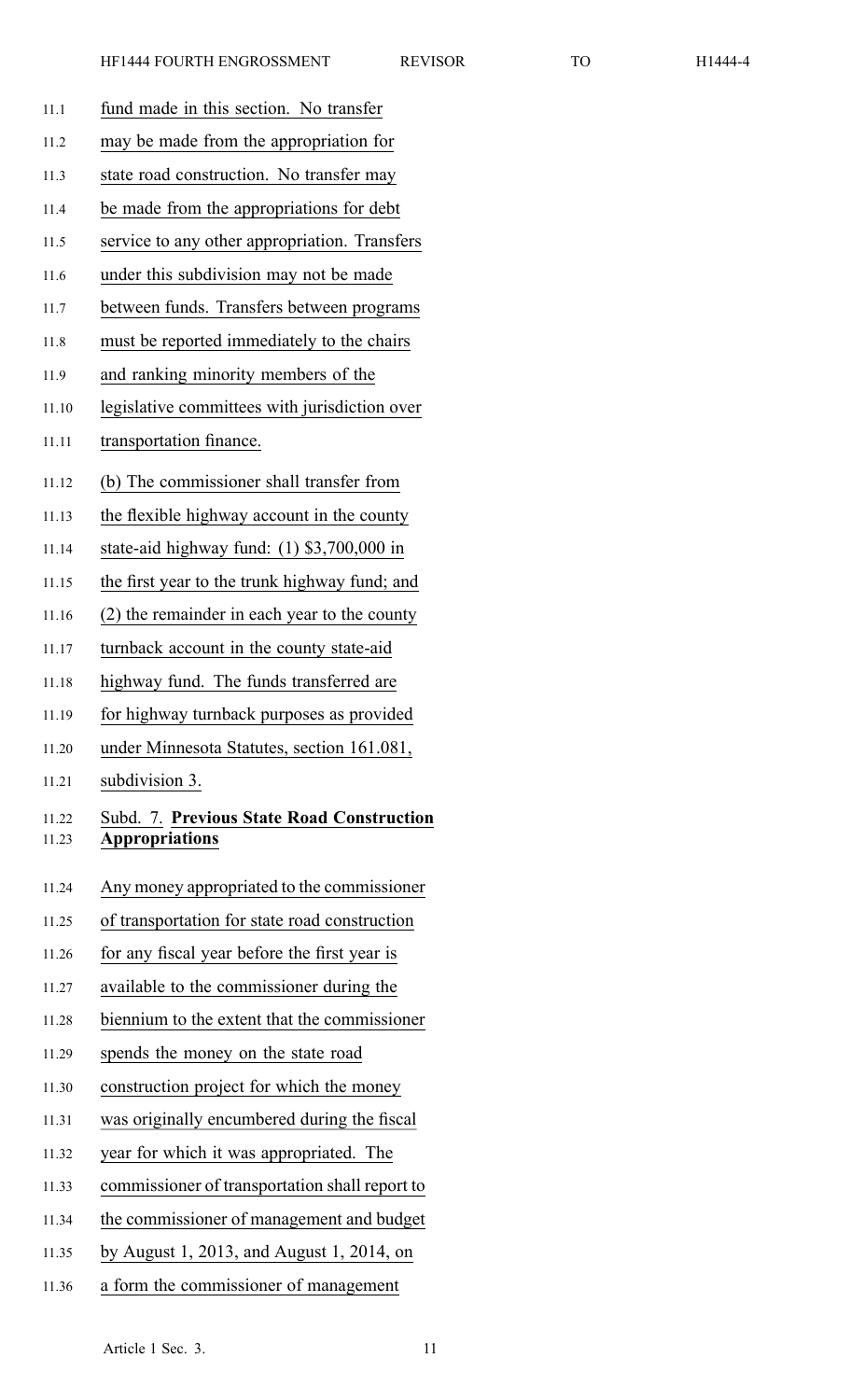| 12.1  | and budget provides, on expenditures made      |
|-------|------------------------------------------------|
| 12.2  | during the previous fiscal year that are       |
| 12.3  | authorized by this subdivision.                |
| 12.4  | Subd. 8. Contingent Appropriation              |
| 12.5  | The commissioner of transportation, with       |
| 12.6  | the approval of the governor and the           |
| 12.7  | written approval of at least five members      |
| 12.8  | of a group consisting of the members of        |
| 12.9  | the Legislative Advisory Commission            |
| 12.10 | under Minnesota Statutes, section 3.30,        |
| 12.11 | and the ranking minority members of the        |
| 12.12 | legislative committees with jurisdiction over  |
| 12.13 | transportation finance, may transfer all or    |
| 12.14 | part of the unappropriated balance in the      |
| 12.15 | trunk highway fund to an appropriation:        |
| 12.16 | (1) for trunk highway design, construction,    |
| 12.17 | or inspection in order to take advantage of    |
| 12.18 | an unanticipated receipt of income to the      |
| 12.19 | trunk highway fund or to take advantage        |
| 12.20 | of federal advanced construction funding;      |
| 12.21 | (2) for trunk highway maintenance in order     |
| 12.22 | to meet an emergency; or $(3)$ to pay tort     |
| 12.23 | or environmental claims. Nothing in this       |
| 12.24 | subdivision authorizes the commissioner        |
| 12.25 | to increase the use of federal advanced        |
| 12.26 | construction funding beyond amounts            |
| 12.27 | specifically authorized. Any transfer as       |
| 12.28 | a result of the use of federal advanced        |
| 12.29 | construction funding must include an           |
| 12.30 | analysis of the effects on the long-term       |
| 12.31 | trunk highway fund balance. The amount         |
| 12.32 | transferred is appropriated for the purpose of |
| 12.33 | the account to which it is transferred.        |

## 12.34 Sec. 4. **METROPOLITAN COUNCIL \$ 64,989,000 \$ 64,970,000**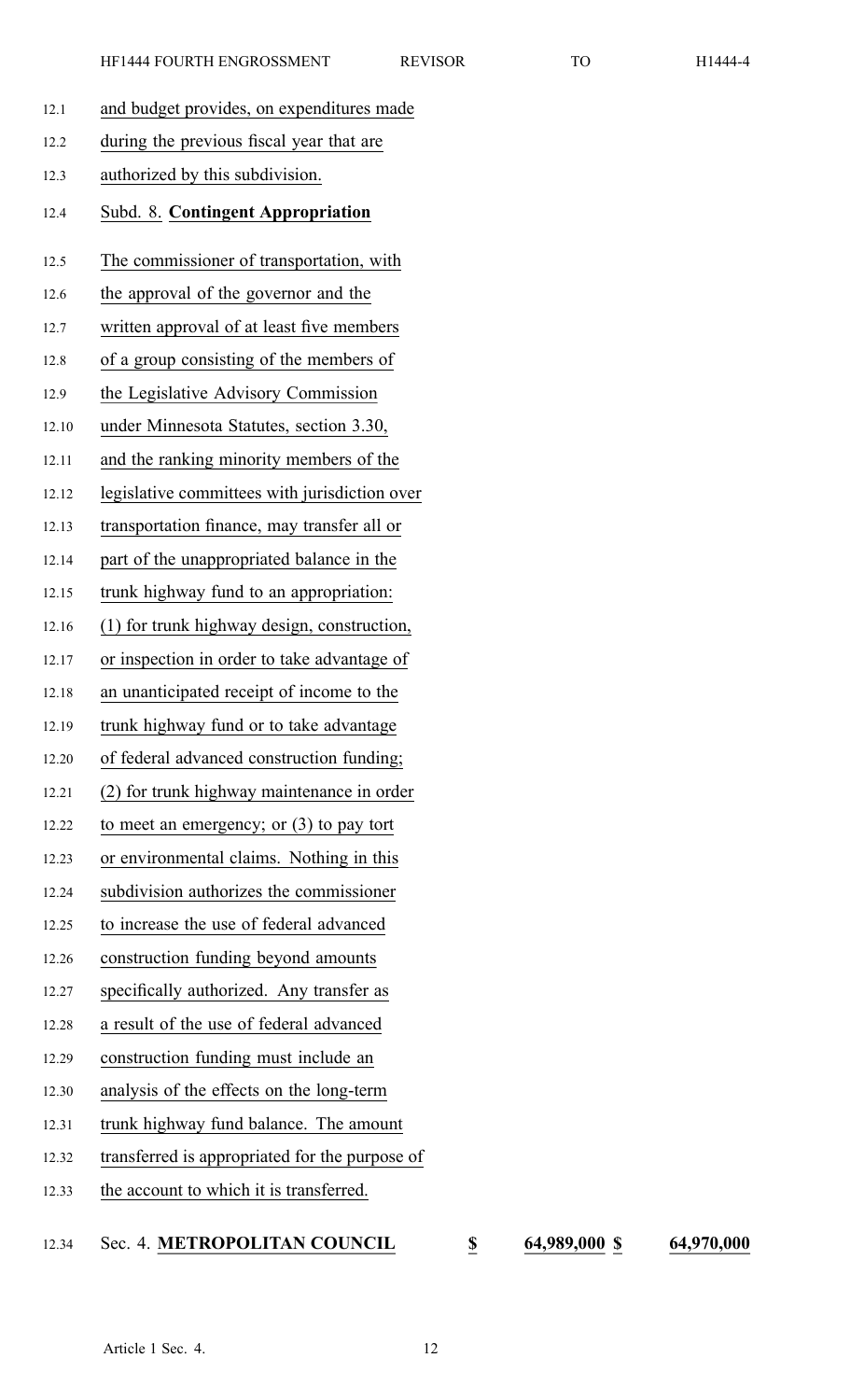13.1 This appropriation is from the general fund

| 13.2  | for transit system operations under Minnesota       |                        |                              |                |             |
|-------|-----------------------------------------------------|------------------------|------------------------------|----------------|-------------|
| 13.3  | Statutes, sections 473.371 to 473.449.              |                        |                              |                |             |
| 13.4  | \$100,000 the first year is for a transitway        |                        |                              |                |             |
| 13.5  | expansion implementation plan as specified          |                        |                              |                |             |
| 13.6  | in article 2, section 20. This is a onetime         |                        |                              |                |             |
| 13.7  | appropriation.                                      |                        |                              |                |             |
| 13.8  | Sec. 5. DEPARTMENT OF PUBLIC SAFETY                 |                        |                              |                |             |
| 13.9  | Subdivision 1. Total Appropriation                  |                        | $\underline{\underline{\$}}$ | 156,669,000 \$ | 156,875,000 |
| 13.10 |                                                     | Appropriations by Fund |                              |                |             |
| 13.11 |                                                     | 2014                   | 2015                         |                |             |
| 13.12 | General                                             | 9,542,000              | 9,542,000                    |                |             |
| 13.13 | <b>Special Revenue</b>                              | 49,753,000             | 49,959,000                   |                |             |
| 13.14 | H.U.T.D.                                            | 10,406,000             | 10,406,000                   |                |             |
| 13.15 | Trunk Highway                                       | 86,968,000             | 86,968,000                   |                |             |
| 13.16 | The amounts that may be spent for each              |                        |                              |                |             |
| 13.17 | purpose are specified in the following              |                        |                              |                |             |
| 13.18 | subdivisions.                                       |                        |                              |                |             |
| 13.19 | <b>Subd. 2. Administration and Related Services</b> |                        |                              |                |             |
| 13.20 | (a) Office of Communications                        |                        |                              | 434,000        | 434,000     |
| 13.21 |                                                     | Appropriations by Fund |                              |                |             |
| 13.22 |                                                     | 2014                   | 2015                         |                |             |
| 13.23 | General                                             | 41,000                 | 41,000                       |                |             |
| 13.24 | Trunk Highway                                       | 393,000                | 393,000                      |                |             |
| 13.25 | (b) Public Safety Support Activity                  |                        |                              |                |             |
| 13.26 | (1) Public Safety Support                           |                        |                              | 7,660,000      | 7,660,000   |
| 13.27 |                                                     | Appropriations by Fund |                              |                |             |
| 13.28 |                                                     | 2014                   | 2015                         |                |             |
| 13.29 | General                                             | 2,788,000              | 2,788,000                    |                |             |
| 13.30 | H.U.T.D.                                            | 1,366,000              | 1,366,000                    |                |             |
| 13.31 | Trunk Highway                                       | 3,506,000              | 3,506,000                    |                |             |

13.32 \$380,000 each year is from the general fund

- 13.33 for paymen<sup>t</sup> of public safety officer survivor
- 13.34 benefits under Minnesota Statutes, section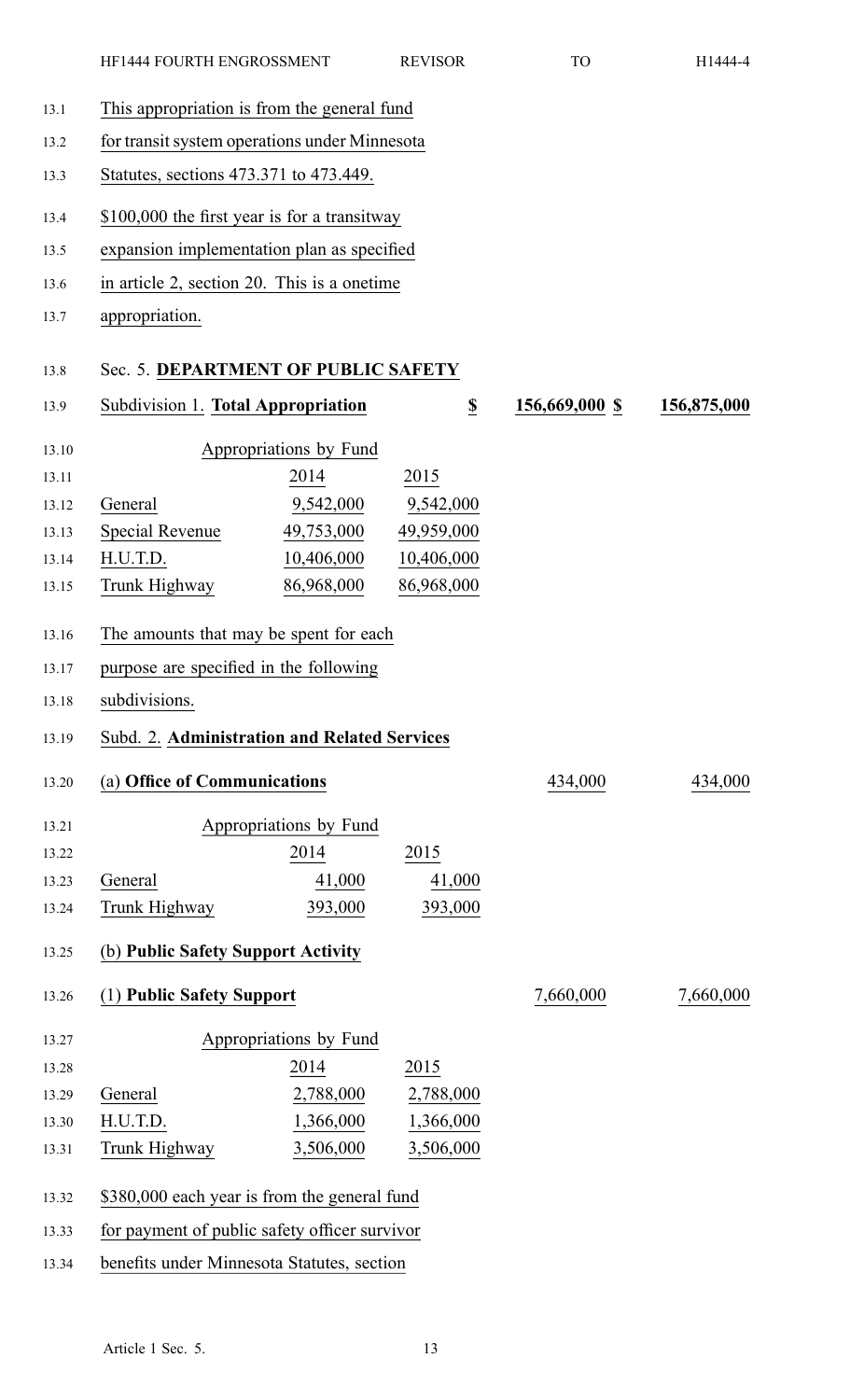| 14.1  | 299A.44. If the appropriation for either year    |
|-------|--------------------------------------------------|
| 14.2  | is insufficient, the appropriation for the other |
| 14.3  | year is available for it.                        |
| 14.4  | \$1,367,000 each year is from the general fund   |
| 14.5  | to be deposited in the public safety officer's   |
|       |                                                  |
| 14.6  | benefit account. This money is available for     |
| 14.7  | reimbursements under Minnesota Statutes,         |
| 14.8  | section 299A.465.                                |
| 14.9  | \$792,000 each year is from the general          |
| 14.10 | fund for transfer by the commissioner of         |
| 14.11 | management and budget to the trunk highway       |
| 14.12 | fund on December 31, 2013, and December          |
| 14.13 | 31, 2014, respectively, in order to reimburse    |
| 14.14 | the trunk highway fund for expenses not          |
| 14.15 | related to the fund. These represent amounts     |
| 14.16 | appropriated out of the trunk highway            |
| 14.17 | fund for general fund purposes in the            |
| 14.18 | administration and related services program.     |
| 14.19 | \$610,000 each year is from the highway          |
| 14.20 | user tax distribution fund for transfer by the   |
| 14.21 | commissioner of management and budget            |
| 14.22 | to the trunk highway fund on December 31,        |
| 14.23 | 2013, and December 31, 2014, respectively,       |
| 14.24 | in order to reimburse the trunk highway          |
| 14.25 | fund for expenses not related to the fund.       |
| 14.26 | These represent amounts appropriated out         |
| 14.27 | of the trunk highway fund for highway            |
| 14.28 | user tax distribution fund purposes in the       |
| 14.29 | administration and related services program.     |
| 14.30 | \$716,000 each year is from the highway          |
| 14.31 | user tax distribution fund for transfer by the   |
| 14.32 | commissioner of management and budget to         |
| 14.33 | the general fund on December 31, 2013, and       |
| 14.34 | December 31, 2014, respectively, in order to     |
| 14.35 | reimburse the general fund for expenses not      |
|       |                                                  |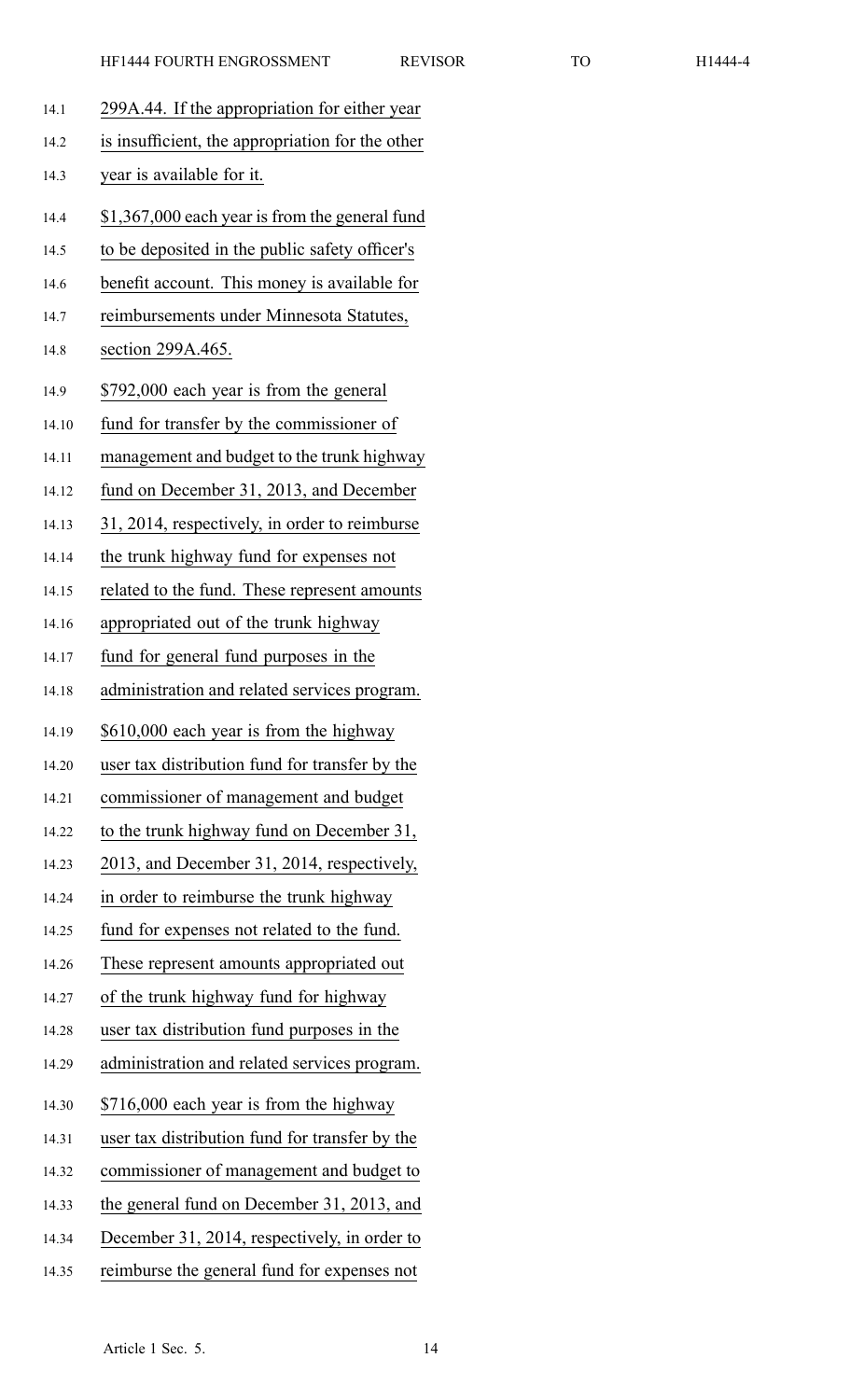| HF1444 FOURTH ENGROSSMENT                      |                        | <b>REVISOR</b> | <b>TO</b>  | H1444-4    |
|------------------------------------------------|------------------------|----------------|------------|------------|
| related to the fund. These represent amounts   |                        |                |            |            |
| appropriated out of the general fund for       |                        |                |            |            |
| operation of the criminal justice data network |                        |                |            |            |
| related to driver and motor vehicle licensing. |                        |                |            |            |
| (2) Soft Body Armor                            |                        |                | 700,000    | 700,000    |
|                                                | Appropriations by Fund |                |            |            |
|                                                | 2014                   | 2015           |            |            |
| General                                        | 600,000                | 600,000        |            |            |
| Trunk Highway                                  | 100,000                | 100,000        |            |            |
| This appropriation is for soft body armor      |                        |                |            |            |
| reimbursements under Minnesota Statutes,       |                        |                |            |            |
| section 299A.38.                               |                        |                |            |            |
| (c) Technical Support Services                 |                        |                | 3,834,000  | 3,834,000  |
|                                                | Appropriations by Fund |                |            |            |
|                                                | 2014                   | 2015           |            |            |
| General                                        | 1,471,000              | 1,471,000      |            |            |
| H.U.T.D.                                       | 19,000                 | 19,000         |            |            |
| Trunk Highway                                  | 2,344,000              | 2,344,000      |            |            |
| Subd. 3. State Patrol                          |                        |                |            |            |
| (a) Patrolling Highways                        |                        |                | 72,522,000 | 72,522,000 |
|                                                | Appropriations by Fund |                |            |            |
|                                                | 2014                   | 2015           |            |            |
| General                                        | 37,000                 | 37,000         |            |            |
| H.U.T.D.                                       | 92,000                 | 92,000         |            |            |
| Trunk Highway                                  | 72,393,000             | 72,393,000     |            |            |
| (b) Commercial Vehicle Enforcement             |                        |                | 7,796,000  | 7,796,000  |
| (c) Capitol Security                           |                        |                | 4,605,000  | 4,605,000  |
| This appropriation is from the general fund.   |                        |                |            |            |
| \$1,500,000 each year is to implement the      |                        |                |            |            |
| recommendations of the advisory committee      |                        |                |            |            |
| on Capitol Area Security under Minnesota       |                        |                |            |            |
| Statutes, section 299E.04.                     |                        |                |            |            |
| The commissioner may not: $(1)$ spend any      |                        |                |            |            |
| money from the trunk highway fund for          |                        |                |            |            |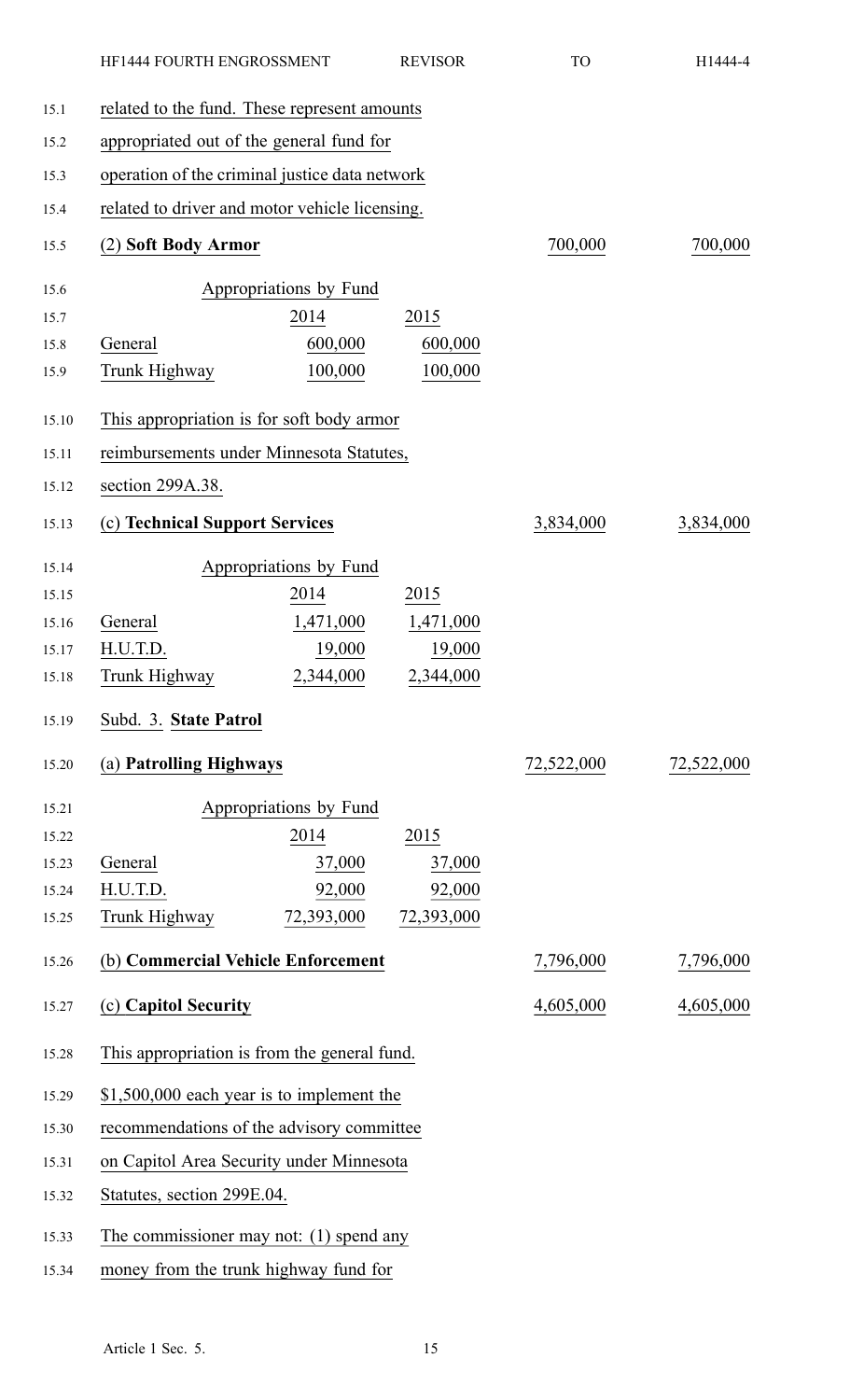|       | HF1444 FOURTH ENGROSSMENT                       | <b>REVISOR</b>                            | <b>TO</b>  | H1444-4    |
|-------|-------------------------------------------------|-------------------------------------------|------------|------------|
| 16.1  | Capitol security; or (2) permanently transfer   |                                           |            |            |
| 16.2  | any state trooper from patrolling highways      |                                           |            |            |
| 16.3  | activity to Capitol security.                   |                                           |            |            |
| 16.4  | The commissioner may not transfer any           |                                           |            |            |
| 16.5  | money appropriated to the commissioner          |                                           |            |            |
| 16.6  | under this section: (1) to Capitol security; or |                                           |            |            |
| 16.7  | (2) from Capitol security.                      |                                           |            |            |
| 16.8  | (d) Vehicle Crimes Unit                         |                                           | 693,000    | 693,000    |
| 16.9  | This appropriation is from the highway user     |                                           |            |            |
| 16.10 | tax distribution fund.                          |                                           |            |            |
| 16.11 | This appropriation is to investigate: $(1)$     |                                           |            |            |
| 16.12 | registration tax and motor vehicle sales tax    |                                           |            |            |
| 16.13 | liabilities from individuals and businesses     |                                           |            |            |
| 16.14 | that currently do not pay all taxes owed;       |                                           |            |            |
| 16.15 | and (2) illegal or improper activity related    |                                           |            |            |
| 16.16 | to sale, transfer, titling, and registration of |                                           |            |            |
| 16.17 | motor vehicles.                                 |                                           |            |            |
| 16.18 | Subd. 4. Driver and Vehicle Services            |                                           |            |            |
| 16.19 | (a) Vehicle Services                            |                                           | 27,909,000 | 28,007,000 |
| 16.20 | Appropriations by Fund                          |                                           |            |            |
| 16.21 | 2014                                            | 2015                                      |            |            |
| 16.22 | <b>Special Revenue</b><br>19,673,000            | 19,771,000                                |            |            |
| 16.23 | H.U.T.D.                                        | 8,236,000<br>8,236,000                    |            |            |
| 16.24 |                                                 | The special revenue fund appropriation is |            |            |
| 16.25 | from the vehicle services operating account.    |                                           |            |            |
| 16.26 | \$650,000 each year is from the special         |                                           |            |            |
| 16.27 | revenue fund for seven additional positions     |                                           |            |            |
| 16.28 | to enhance customer service related to          |                                           |            |            |
| 16.29 | vehicle title issuance.                         |                                           |            |            |
| 16.30 | \$98,000 the second year is from the special    |                                           |            |            |
| 16.31 | revenue fund for the vehicle services portion   |                                           |            |            |
| 16.32 | of a new telephone system and is for transfer   |                                           |            |            |
| 16.33 | to the Office of Enterprise Technology for      |                                           |            |            |
| 16.34 | construction and development of the system.     |                                           |            |            |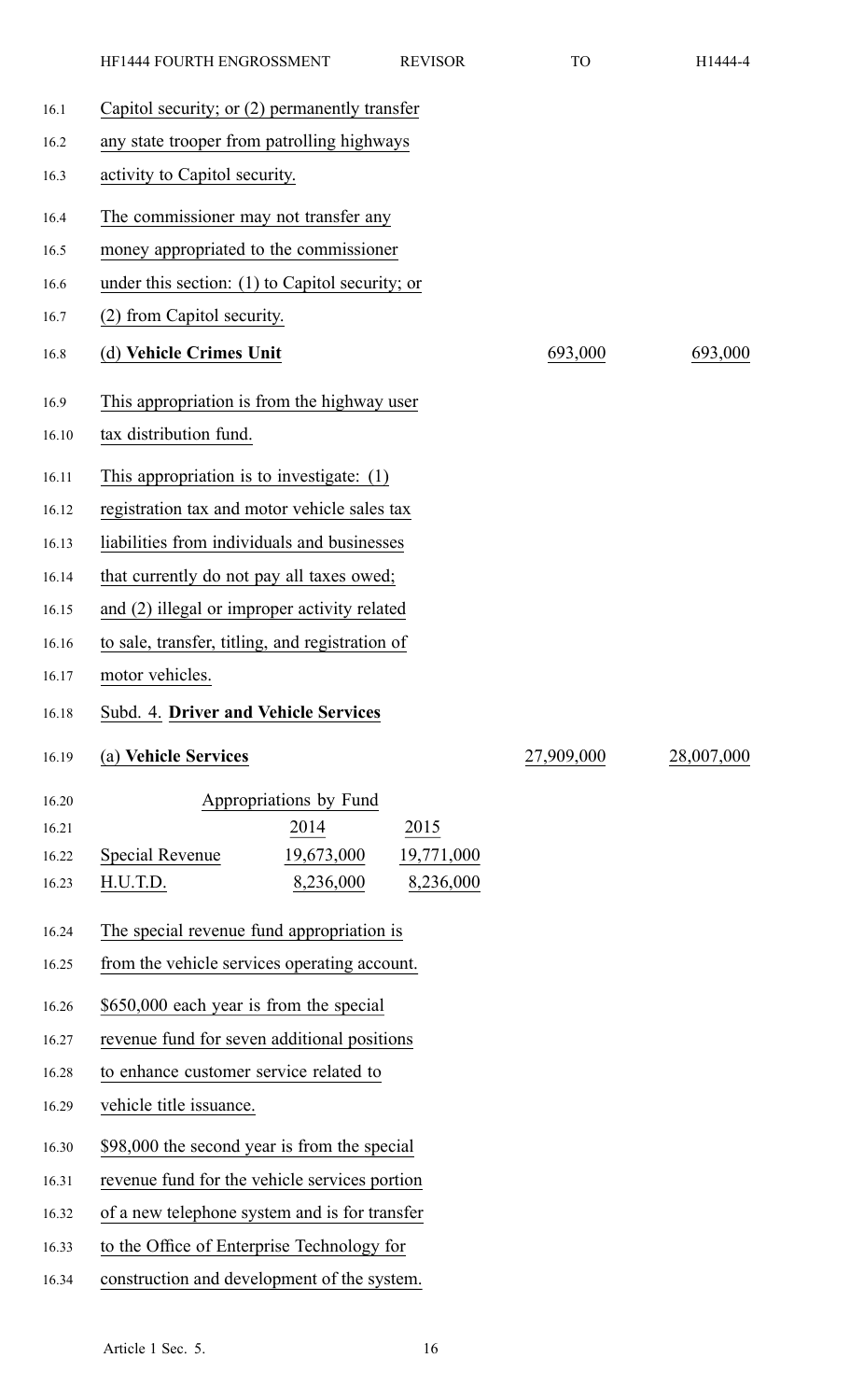| 17.1  | This is a onetime appropriation and is             |            |            |  |
|-------|----------------------------------------------------|------------|------------|--|
| 17.2  | available until expended.                          |            |            |  |
| 17.3  | The base appropriation from the special            |            |            |  |
| 17.4  | revenue fund is \$19,933,000 for fiscal year       |            |            |  |
| 17.5  | 2016 and \$19,836,000 for fiscal year 2017.        |            |            |  |
| 17.6  | (b) Driver Services                                | 28,742,000 | 28,835,000 |  |
| 17.7  | Appropriations by Fund                             |            |            |  |
| 17.8  | 2014<br>2015                                       |            |            |  |
| 17.9  | <b>Special Revenue</b><br>28,741,000<br>28,834,000 |            |            |  |
| 17.10 | 1,000<br>Trunk Highway<br>1,000                    |            |            |  |
| 17.11 | The special revenue fund appropriation is          |            |            |  |
| 17.12 | from the driver services operating account.        |            |            |  |
| 17.13 | \$71,000 the second year is from the special       |            |            |  |
| 17.14 | revenue fund for one additional position           |            |            |  |
| 17.15 | related to facial recognition.                     |            |            |  |
| 17.16 | \$52,000 the second year is from the special       |            |            |  |
| 17.17 | revenue fund for the driver services portion       |            |            |  |
| 17.18 | of a new telephone system and is for transfer      |            |            |  |
| 17.19 | to the Office of Enterprise Technology for         |            |            |  |
| 17.20 | construction and development of the system.        |            |            |  |
| 17.21 | This is a onetime appropriation and is             |            |            |  |
| 17.22 | available until expended.                          |            |            |  |
| 17.23 | \$15,000 the first year is for the costs of        |            |            |  |
| 17.24 | rulemaking related to concurrent driver            |            |            |  |
| 17.25 | education under Minnesota Statutes, section        |            |            |  |
| 17.26 | 171.05. This is a onetime appropriation and        |            |            |  |
| 17.27 | is available for two years after the year of       |            |            |  |
| 17.28 | appropriation.                                     |            |            |  |
| 17.29 | The base appropriation from the special            |            |            |  |
| 17.30 | revenue fund is \$28,923,000 for fiscal year       |            |            |  |
| 17.31 | 2016 and \$28,870,00 for fiscal year 2017.         |            |            |  |
| 17.32 | Subd. 5. Traffic Safety                            | 435,000    | 435,000    |  |
| 17.33 | The commissioner of public safety shall            |            |            |  |
| 17.34 | spend 50 percent of the money available to         |            |            |  |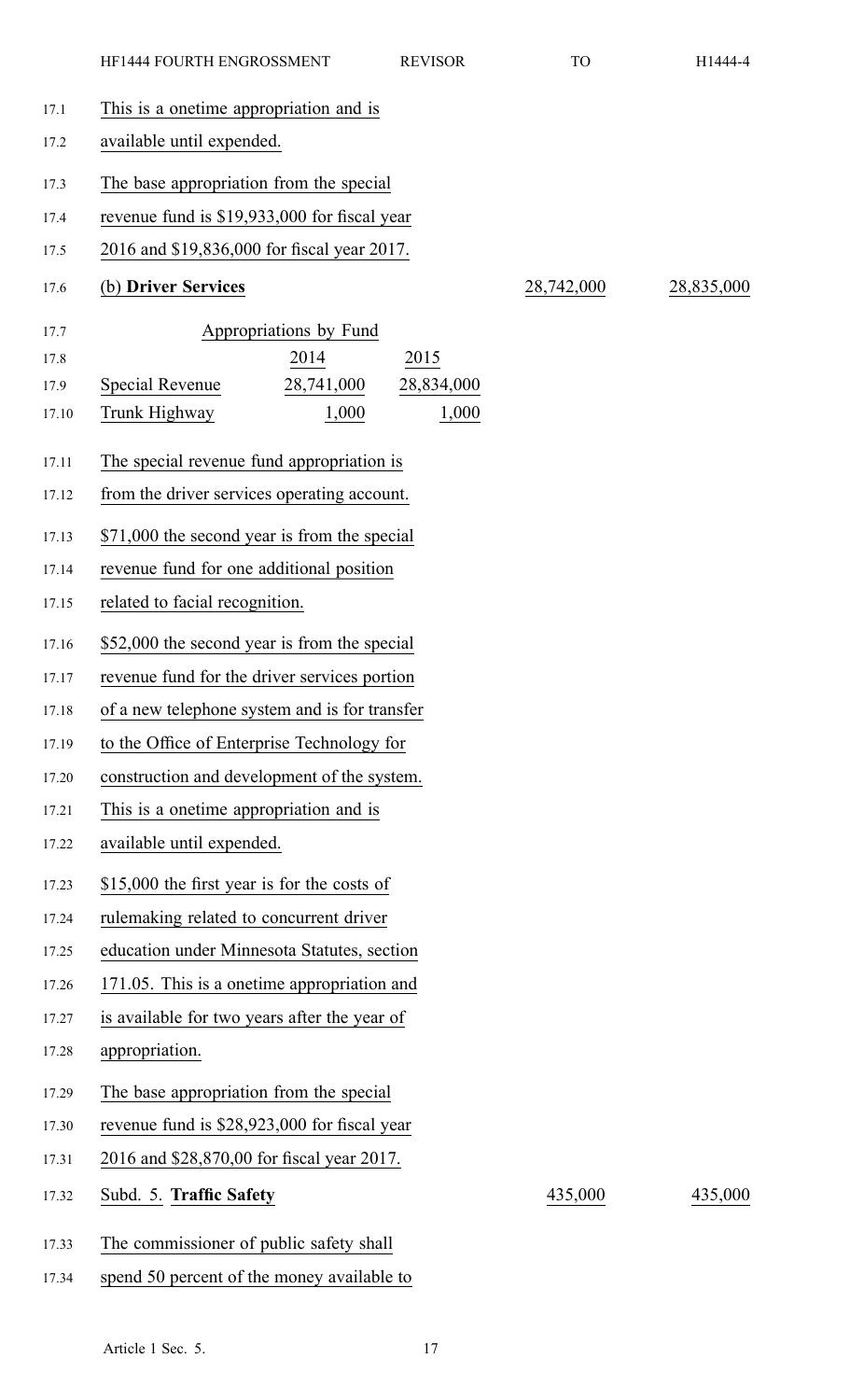|       | HF1444 FOURTH ENGROSSMENT                                                                    | <b>REVISOR</b>   | <b>TO</b>  | H1444-4   |
|-------|----------------------------------------------------------------------------------------------|------------------|------------|-----------|
| 18.1  | the state under United States Code, title 23,                                                |                  |            |           |
| 18.2  | section 164, and the remaining 50 percent                                                    |                  |            |           |
| 18.3  | must be transferred to the commissioner                                                      |                  |            |           |
| 18.4  | of transportation for hazard elimination                                                     |                  |            |           |
| 18.5  | activities under United States Code, title 23,                                               |                  |            |           |
| 18.6  | section 152.                                                                                 |                  |            |           |
| 18.7  | Subd. 6. Pipeline Safety                                                                     |                  | 1,354,000  | 1,354,000 |
| 18.8  | This appropriation is from the pipeline safety                                               |                  |            |           |
| 18.9  | account in the special revenue fund.                                                         |                  |            |           |
| 18.10 | Sec. 6. TORT CLAIMS                                                                          | $\underline{\$}$ | 600,000 \$ | 600,000   |
| 18.11 | This appropriation is to the commissioner of                                                 |                  |            |           |
| 18.12 | management and budget.                                                                       |                  |            |           |
| 18.13 | If the appropriation for either year is                                                      |                  |            |           |
| 18.14 | insufficient, the appropriation for the other                                                |                  |            |           |
| 18.15 | year is available for it.                                                                    |                  |            |           |
|       |                                                                                              |                  |            |           |
| 18.16 | Sec. 7. REAUTHORIZATION; 2008 BOND SALE EXPENSES FOR TRUNK                                   |                  |            |           |
| 18.17 | <b>HIGHWAY BONDS.</b>                                                                        |                  |            |           |
| 18.18 | \$1,414,600 of the amount appropriated in Laws 2008, chapter 152, article 2, section         |                  |            |           |
| 18.19 | 6, for trunk highway bond sale expenses, which was reported to the legislature according     |                  |            |           |
| 18.20 | to Minnesota Statutes, section 16A.642, subdivision 1, is reauthorized and does not cancel   |                  |            |           |
| 18.21 | under the terms of that subdivision. This appropriation for the bond sale expenses and the   |                  |            |           |
| 18.22 | bond sale authorization in Laws 2008, chapter 152, article 2, section 7, subdivision 1, as   |                  |            |           |
| 18.23 | amended, are available until December 31, 2019.                                              |                  |            |           |
| 18.24 | <b>EFFECTIVE DATE.</b> This section is effective the day following final enactment.          |                  |            |           |
| 18.25 |                                                                                              | <b>ARTICLE 2</b> |            |           |
| 18.26 | <b>TRANSPORTATION FINANCE AND POLICY</b>                                                     |                  |            |           |
| 18.27 | Section 1. [161.088] CORRIDORS OF COMMERCE PROGRAM.                                          |                  |            |           |
| 18.28 | Subdivision 1. <b>Definitions.</b> For purposes of this section, the following terms have    |                  |            |           |
| 18.29 | the meanings given:                                                                          |                  |            |           |
| 18.30 | (1) "beyond the project limits" means any point that is located outside of the project       |                  |            |           |
| 18.31 | limits and along the same trunk highway, and is located within the same region of the state; |                  |            |           |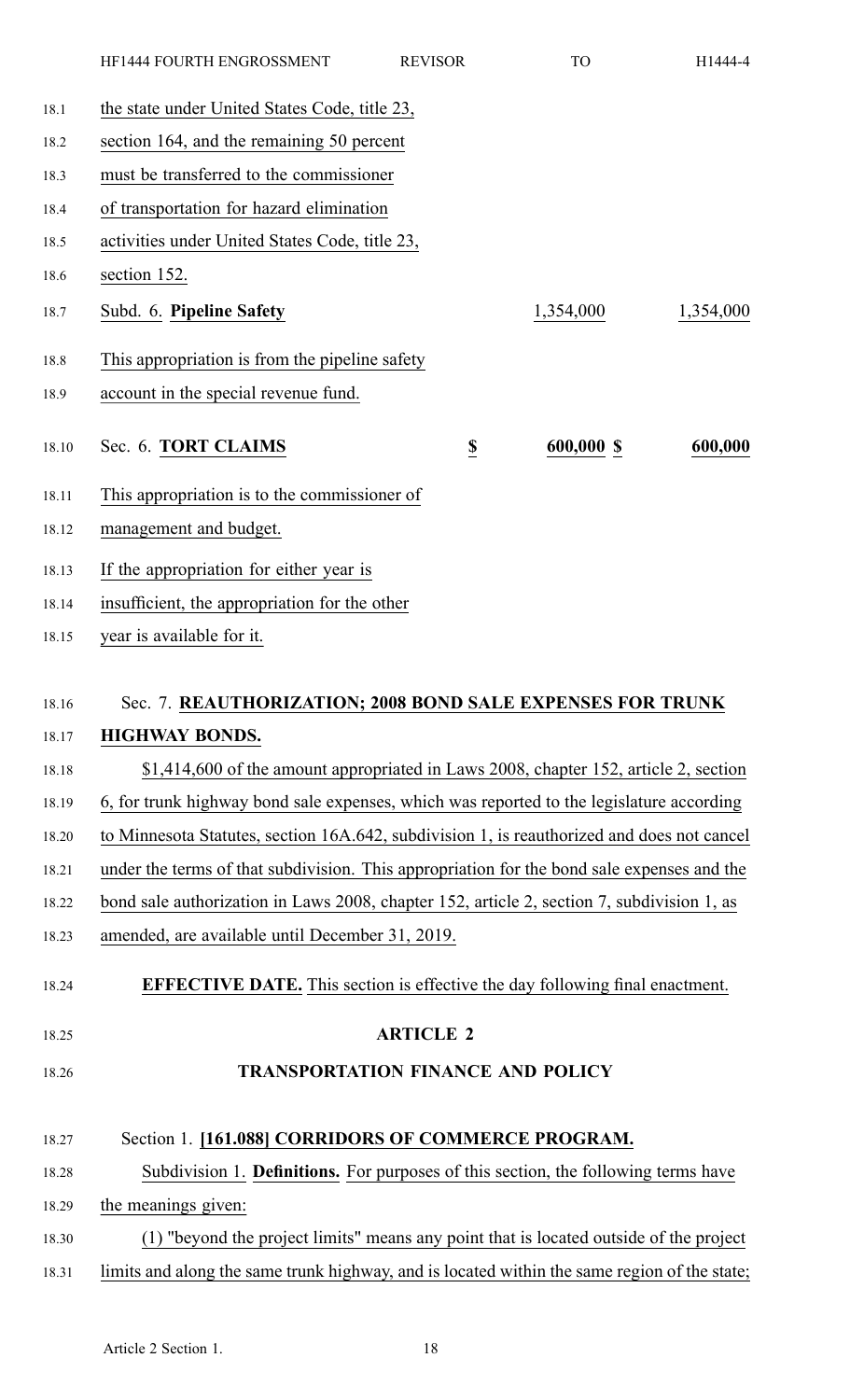| (2) "city" means a statutory or home rule charter city;                                  |
|------------------------------------------------------------------------------------------|
| (3) "program" means the corridors of commerce program established in this section;       |
| and                                                                                      |
| (4) "project limits" means the estimated construction limits of a project for trunk      |
| highway construction, reconstruction, or maintenance that is a candidate for selection   |
| under the corridors of commerce program.                                                 |
| Subd. 2. Program authority; funding. (a) As provided in this section and subject         |
| to available funds, the commissioner shall establish a corridors of commerce program for |
| trunk highway construction, reconstruction, and improvement, including maintenance       |
| operations, that improves commerce in the state.                                         |
| (b) The commissioner may expend funds under the program from appropriations              |
| to the commissioner that are: (1) made specifically by law for use under this section;   |
| (2) at the discretion of the commissioner, made for the budget activities in the state   |
| roads operations and maintenance program, program planning and delivery, or state road   |
| construction; and (3) made for the corridor investment management strategy program,      |
| unless otherwise specified.                                                              |
| (c) The commissioner shall include in the program the cost participation policy for      |
| local units of government.                                                               |
| Subd. 3. Project classification. The commissioner shall determine whether each           |
| candidate project can be classified into at least one of the following classifications:  |
| (1) capacity development, for a project on a segment of a trunk highway where the        |
| segment:                                                                                 |
| (i) is not a divided highway and that highway is an expressway or freeway beyond         |
| the project limits;                                                                      |
| (ii) contains a highway terminus that lacks an intersection or interchange with          |
| another trunk highway;                                                                   |
| (iii) contains fewer lanes of travel compared to that highway beyond the project         |
| limits; or                                                                               |
| (iv) contains a location that is proposed as construction of a new interchange or        |
| reconstruction of an intersection to an interchange; or                                  |
| (2) freight improvement, for an asset preservation or replacement project that can       |
| result in:                                                                               |
| (i) removing or reducing barriers to commerce;                                           |
| (ii) easing or preserving freight movement;                                              |
| (iii) supporting emerging industries; or                                                 |
|                                                                                          |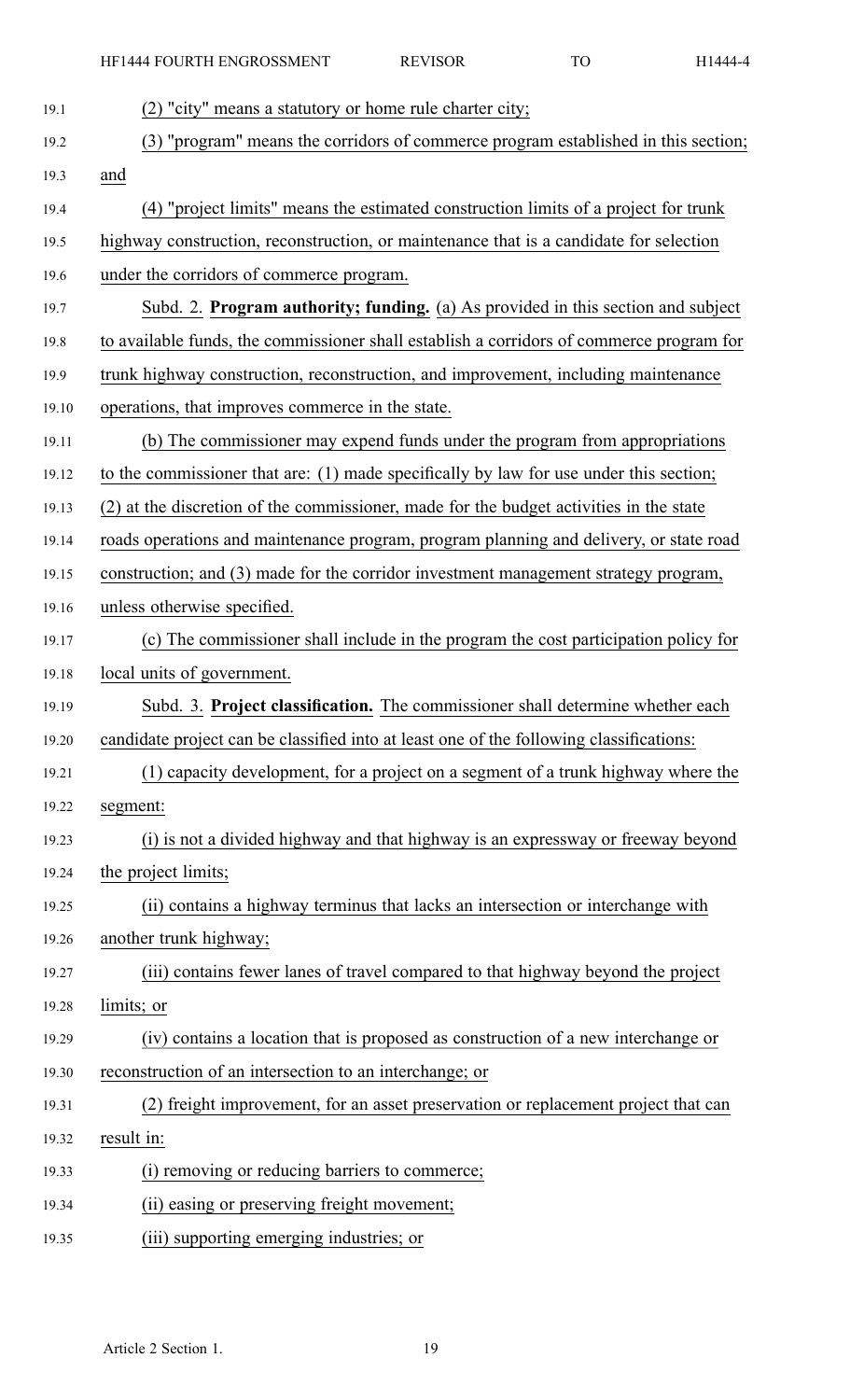| 20.1  | (iv) providing connections between the trunk highway system and other                         |
|-------|-----------------------------------------------------------------------------------------------|
| 20.2  | transportation modes for the movement of freight.                                             |
| 20.3  | Subd. 4. Project eligibility. (a) The commissioner shall establish eligibility                |
| 20.4  | requirements for projects that can be funded under the program. Eligibility must include:     |
| 20.5  | (1) consistency with the statewide multimodal transportation plan under section               |
| 20.6  | 174.03;                                                                                       |
| 20.7  | (2) location of the project on an interregional corridor, for a project located outside       |
| 20.8  | of the Department of Transportation metropolitan district;                                    |
| 20.9  | (3) placement into at least one project classification under subdivision 3;                   |
| 20.10 | (4) a maximum length of time, as determined by the commissioner, until                        |
| 20.11 | commencement of construction work on the project; and                                         |
| 20.12 | (5) for each type of project classification under subdivision 3, a maximum allowable          |
| 20.13 | amount for the total project cost estimate, as determined by the commissioner with            |
| 20.14 | available data.                                                                               |
| 20.15 | (b) A project involving construction that is already programmed in the state                  |
| 20.16 | transportation improvement program is not eligible for funding under the program. This        |
| 20.17 | paragraph does not apply to a project that is programmed as result of selection under         |
| 20.18 | this section.                                                                                 |
|       |                                                                                               |
| 20.19 | (c) A project may be, but is not required to be, identified in the 20-year state highway      |
| 20.20 | capital investment plan under section 174.03.                                                 |
| 20.21 | Subd. 5. Project selection process; criteria. (a) The commissioner shall establish a          |
| 20.22 | process for identification, evaluation, and selection of projects under the program.          |
| 20.23 | (b) As part of the project selection process, the commissioner shall annually accept          |
| 20.24 | recommendations on candidate projects from area transportation partnerships and other         |
| 20.25 | interested stakeholders in each Department of Transportation district. For each candidate     |
| 20.26 | project identified under this paragraph, the commissioner shall determine the project's       |
| 20.27 | eligibility, classify the project, and, if appropriate, evaluate the project for the program. |
| 20.28 | (c) Project evaluation and prioritization must be performed on the basis of objective         |
| 20.29 | criteria, which must include:                                                                 |
| 20.30 | (1) a return on investment measure that provides for comparison across eligible               |
| 20.31 | projects;                                                                                     |
| 20.32 | (2) measurable impacts on commerce and economic competitiveness;                              |
| 20.33 | (3) efficiency in the movement of freight, including but not limited to:                      |
| 20.34 | (i) measures of annual average daily traffic and commercial vehicle miles traveled,           |

20.36 trunk and local highways; and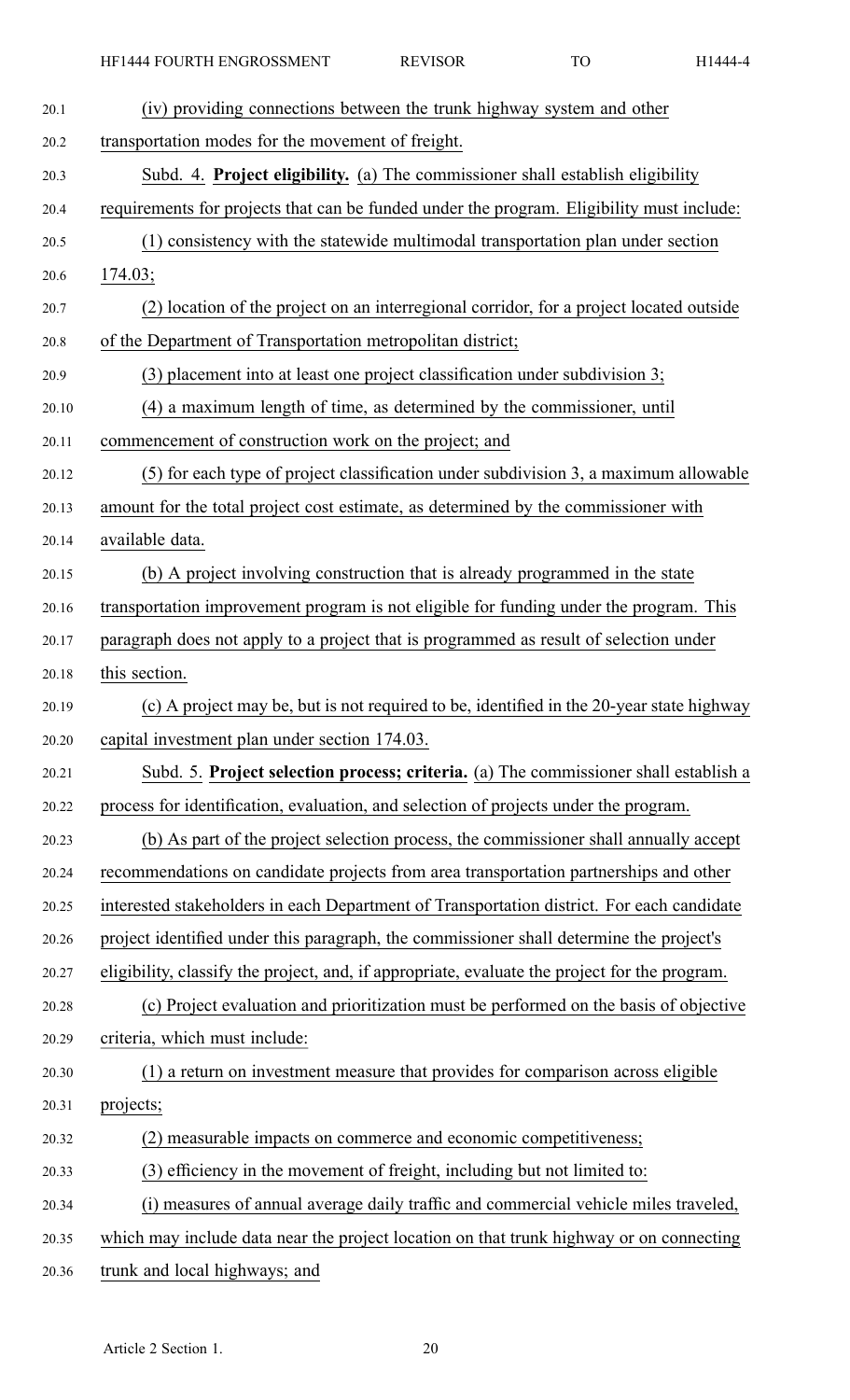| 21.1  | (ii) measures of congestion or travel time reliability, which may be within or near           |
|-------|-----------------------------------------------------------------------------------------------|
| 21.2  | the project limits, or both;                                                                  |
| 21.3  | (4) improvements to traffic safety;                                                           |
| 21.4  | (5) connections to regional trade centers, local highway systems, and other                   |
| 21.5  | transportation modes;                                                                         |
| 21.6  | (6) the extent to which the project addresses multiple transportation system policy           |
| 21.7  | objectives and principles; and                                                                |
| 21.8  | (7) support and consensus for the project among members of the surrounding                    |
| 21.9  | community.                                                                                    |
| 21.10 | (d) As part of the project selection process, the commissioner may divide funding             |
| 21.11 | to be separately available among projects within each classification under subdivision 3      |
| 21.12 | and may apply separate or modified criteria among those projects falling within each          |
| 21.13 | classification.                                                                               |
| 21.14 | Subd. 6. Funding allocations; operations and maintenance. In identifying the                  |
| 21.15 | amount of funding allocated to a project under the program, the commissioner may              |
| 21.16 | include allocations of funds for operations and maintenance resulting from that project       |
| 21.17 | that are assigned in future years following completion of the project, subject to available   |
| 21.18 | funds for the program in those years from eligible sources.                                   |
| 21.19 | Subd. 7. Legislative report; evaluation. (a) By January 15, 2014, and annually                |
| 21.20 | by November 1 starting in 2015, the commissioner shall electronically submit a report         |
| 21.21 | on the corridors of commerce program to the chairs and ranking minority members of            |
| 21.22 | the legislative committees with jurisdiction over transportation policy and finance. At a     |
| 21.23 | minimum, the report must include:                                                             |
| 21.24 | (1) a summary of program implementation, including a review of the project                    |
| 21.25 | selection process, eligibility and criteria, funds expended in the previous selection cycle,  |
| 21.26 | and total funds expended since program inception;                                             |
| 21.27 | (2) a listing of projects funded under the program in the previous selection cycle,           |
| 21.28 | including: (i) project classification; (ii) a breakdown of project costs and funding sources; |
| 21.29 | (iii) any future operating costs assigned under subdivision 6; and (iv) a brief description   |
| 21.30 | that is comprehensible to a lay audience;                                                     |
| 21.31 | (3) a listing of candidate project recommendations required under subdivision 5,              |
| 21.32 | paragraph (b), including project classification and disposition in the selection process;     |
| 21.33 | (4) financial analysis of unfunded candidate projects; and                                    |
| 21.34 | (5) any recommendations for changes to statutory requirements of the program.                 |
| 21.35 | (b) Starting in 2017 and in every odd-numbered year thereafter, the commissioner              |
| 21.36 | shall incorporate into the report the results of an independent evaluation of impacts and     |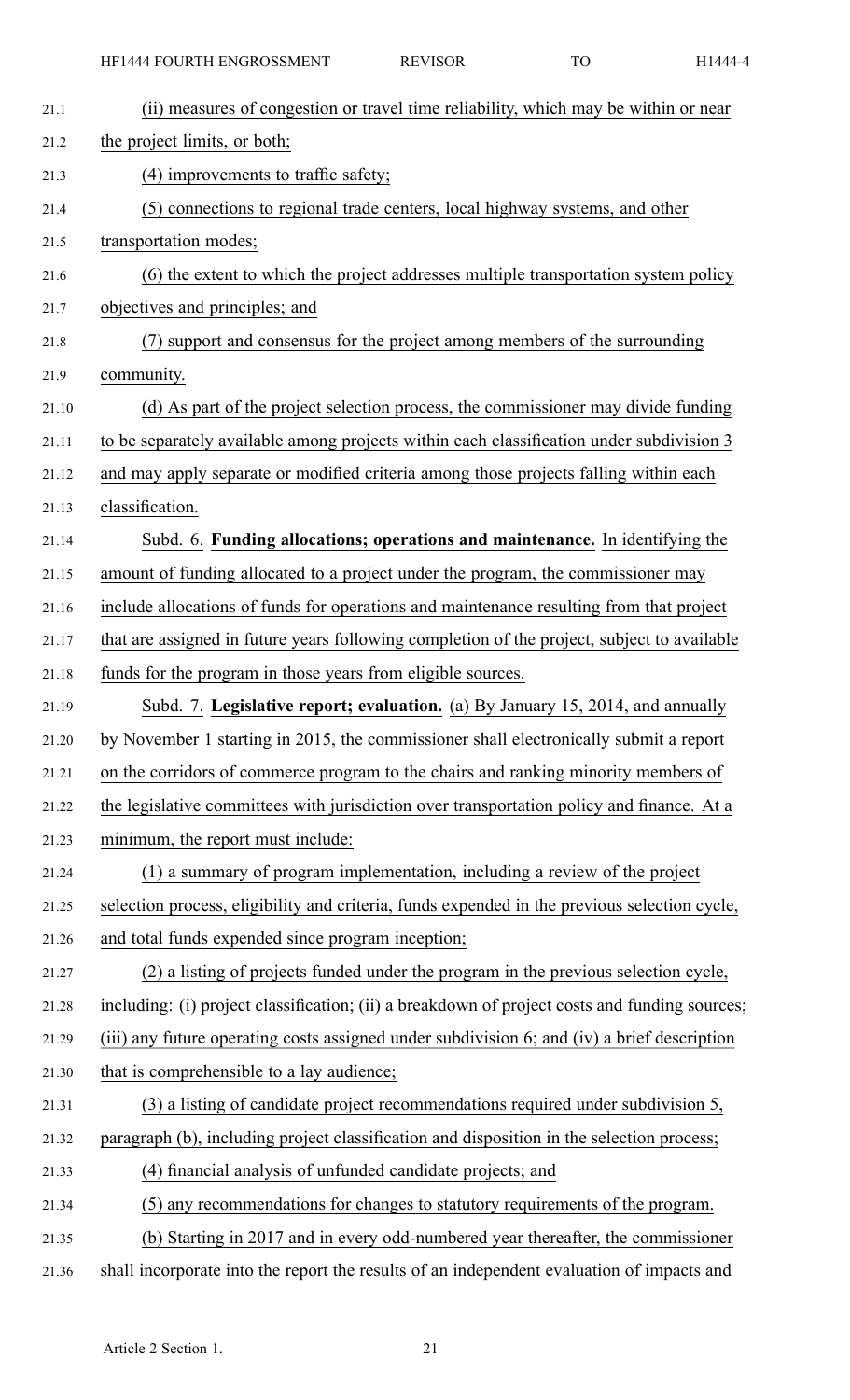22.1 effectiveness of the program. The evaluation must be performed by agency staff or <sup>a</sup>

22.2 consultant. The individual or individuals performing the evaluation must have experience

- 22.3 in program evaluation, but must not be regularly involved in the program's implementation.
- 

22.4 **EFFECTIVE DATE.** This section is effective the day following final enactment.

22.5 Sec. 2. Minnesota Statutes 2012, section 161.20, subdivision 3, is amended to read: 22.6 Subd. 3. **Trunk highway fund appropriations.** The commissioner may expend 22.7 trunk highway funds only for trunk highway purposes. Payment of expenses related 22.8 to Bureau of Criminal Apprehension laboratory, Explore Minnesota Tourism kiosks, 22.9 Minnesota Safety Council, tort claims, driver education programs, Emergency Medical 22.10 Services Board, Mississippi River Parkway Commission, payments to MN.IT Services in 22.11 excess of actual costs incurred for trunk highway purposes, and personnel costs incurred 22.12 on behalf of the Governor's Office do not further <sup>a</sup> highway purpose and do not aid in the 22.13 construction, improvement, or maintenance of the highway system.

22.14 Sec. 3. Minnesota Statutes 2012, section 161.44, is amended by adding <sup>a</sup> subdivision 22.15 to read:

22.16 Subd. 12. **Periodic review; appropriation.** (a) The commissioner shall examine 22.17 all real property owned by the state and under the custodial control of the department 22.18 to identify whether any may be (1) no longer needed, and (2) suitable for sale or some 22.19 other means of disposal. 22.20 (b) From the proceeds of the sale of land under this subdivision, there is annually 22.21 appropriated from the trunk highway fund to the commissioner an amount sufficient to

22.22 carry out the requirements of this subdivision and related activities under this section and 22.23 sections 117.135, 117.226, 161.16, 161.23, 161.43, 161.431, 161.433, 161.442, and 272.68. 22.24 (c) The commissioner shall repor<sup>t</sup> the findings under paragraph (a), and on revenues 22.25 and expenditures under this subdivision, to the legislative committees with jurisdiction 22.26 over transportation policy and finance by March 1, 2015, and March 1, 2017. The repor<sup>t</sup> 22.27 may be submitted electronically.

22.28 Sec. 4. Minnesota Statutes 2012, section 168A.01, subdivision 6a, is amended to read: 22.29 Subd. 6a. **High-value vehicle.** "High-value vehicle" means <sup>a</sup> vehicle that had an 22.30 actual cash value in excess of \$5,000 \$9,000 before being damaged, or <sup>a</sup> vehicle with <sup>a</sup> 22.31 manufacturer's rating of over 26,000 pounds gross vehicle weight that is not <sup>a</sup> late-model 22.32 vehicle.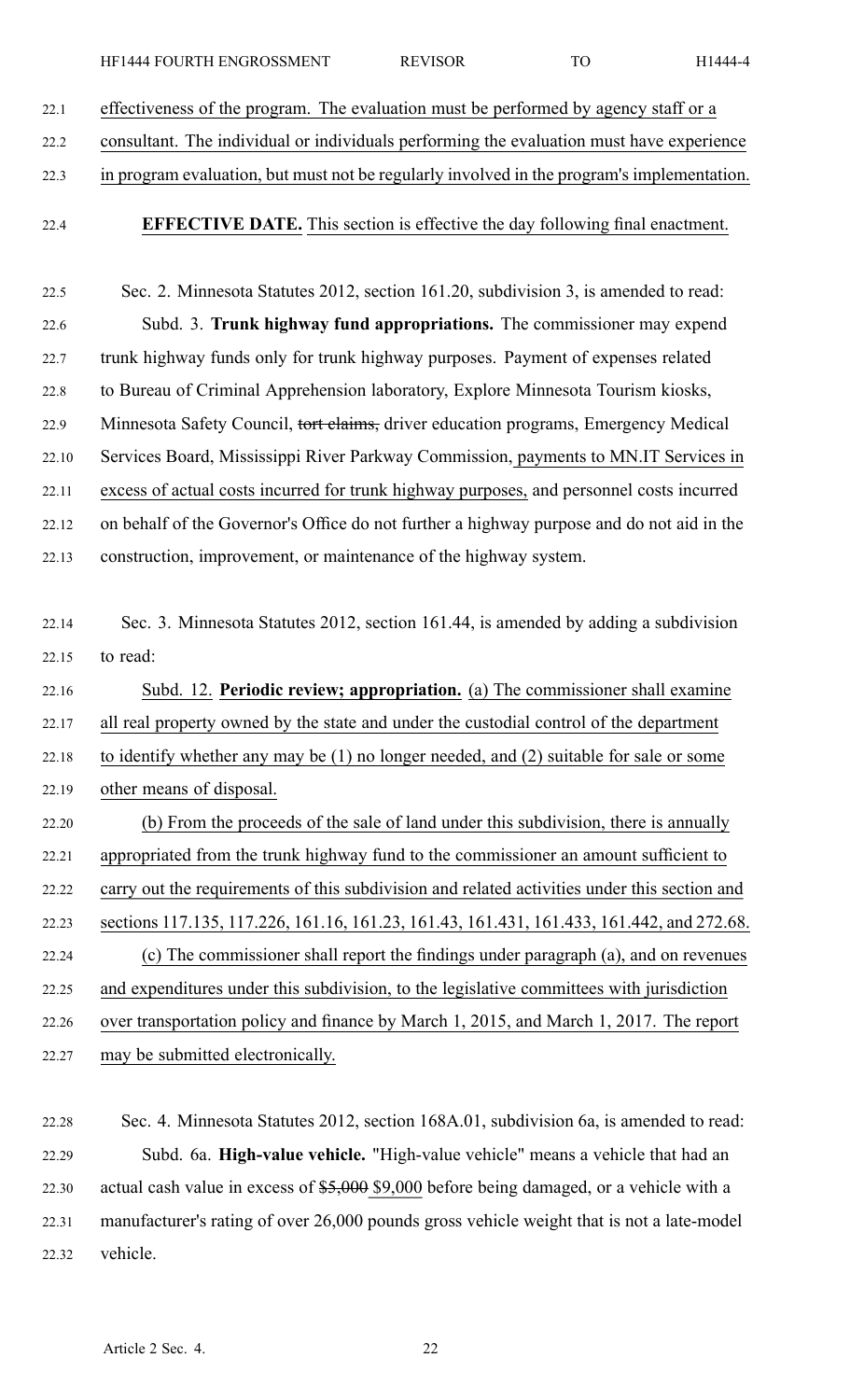- 23.1 Sec. 5. Minnesota Statutes 2012, section 171.05, subdivision 2, is amended to read: 23.2 Subd. 2. **Person less than 18 years of age.** (a) Notwithstanding any provision 23.3 in subdivision 1 to the contrary, the department may issue an instruction permit to an 23.4 applicant who is 15, 16, or 17 years of age and who:
- 23.5 (1) has completed <sup>a</sup> course of driver education in another state, has <sup>a</sup> previously 23.6 issued valid license from another state, or is enrolled in either:
- 23.7 (i) <sup>a</sup> public, private, or commercial driver education program that is approved by 23.8 the commissioner of public safety and that includes classroom and behind-the-wheel 23.9 training; or
- 23.10 (ii) an approved behind-the-wheel driver education program when the student is 23.11 receiving full-time instruction in <sup>a</sup> home school within the meaning of sections 120A.22 23.12 and 120A.24, the student is working toward <sup>a</sup> homeschool diploma, the student is taking 23.13 home-classroom driver training with classroom materials approved by the commissioner 23.14 of public safety, and the student's paren<sup>t</sup> has certified the student's homeschool and 23.15 home-classroom driver training status on the form approved by the commissioner;
- 23.16 (2) has completed the classroom phase of instruction in the driver education program 23.17 or has completed 15 hours of classroom instruction in <sup>a</sup> program that presents classroom 23.18 and behind-the-wheel instruction concurrently;
- 23.19 (3) has passed <sup>a</sup> test of the applicant's eyesight;
- 23.20 (4) has passed <sup>a</sup> department-administered test of the applicant's knowledge of traffic 23.21 laws;
- 23.22 (5) has completed the required application, which must be approved by (i) either 23.23 paren<sup>t</sup> when both reside in the same household as the minor applicant or, if otherwise, 23.24 then (ii) the paren<sup>t</sup> or spouse of the paren<sup>t</sup> having custody or, in the event there is no 23.25 court order for custody, then (iii) the paren<sup>t</sup> or spouse of the paren<sup>t</sup> with whom the minor 23.26 is living or, if items (i) to (iii) do not apply, then (iv) the guardian having custody of the 23.27 minor, (v) the foster paren<sup>t</sup> or the director of the transitional living program in which the 23.28 child resides or, in the event <sup>a</sup> person under the age of 18 has no living father, mother, 23.29 or guardian, or is married or otherwise legally emancipated, then (vi) the applicant's 23.30 adult spouse, adult close family member, or adult employer; provided, that the approval 23.31 required by this clause contains <sup>a</sup> verification of the age of the applicant and the identity of 23.32 the parent, guardian, adult spouse, adult close family member, or adult employer; and 23.33 (6) has paid the fee all fees required in section 171.06, subdivision 2.
- 23.34 (b) For the purposes of determining compliance with the certification of paragraph 23.35 (a), clause (1), item (ii), the commissioner may reques<sup>t</sup> verification of <sup>a</sup> student's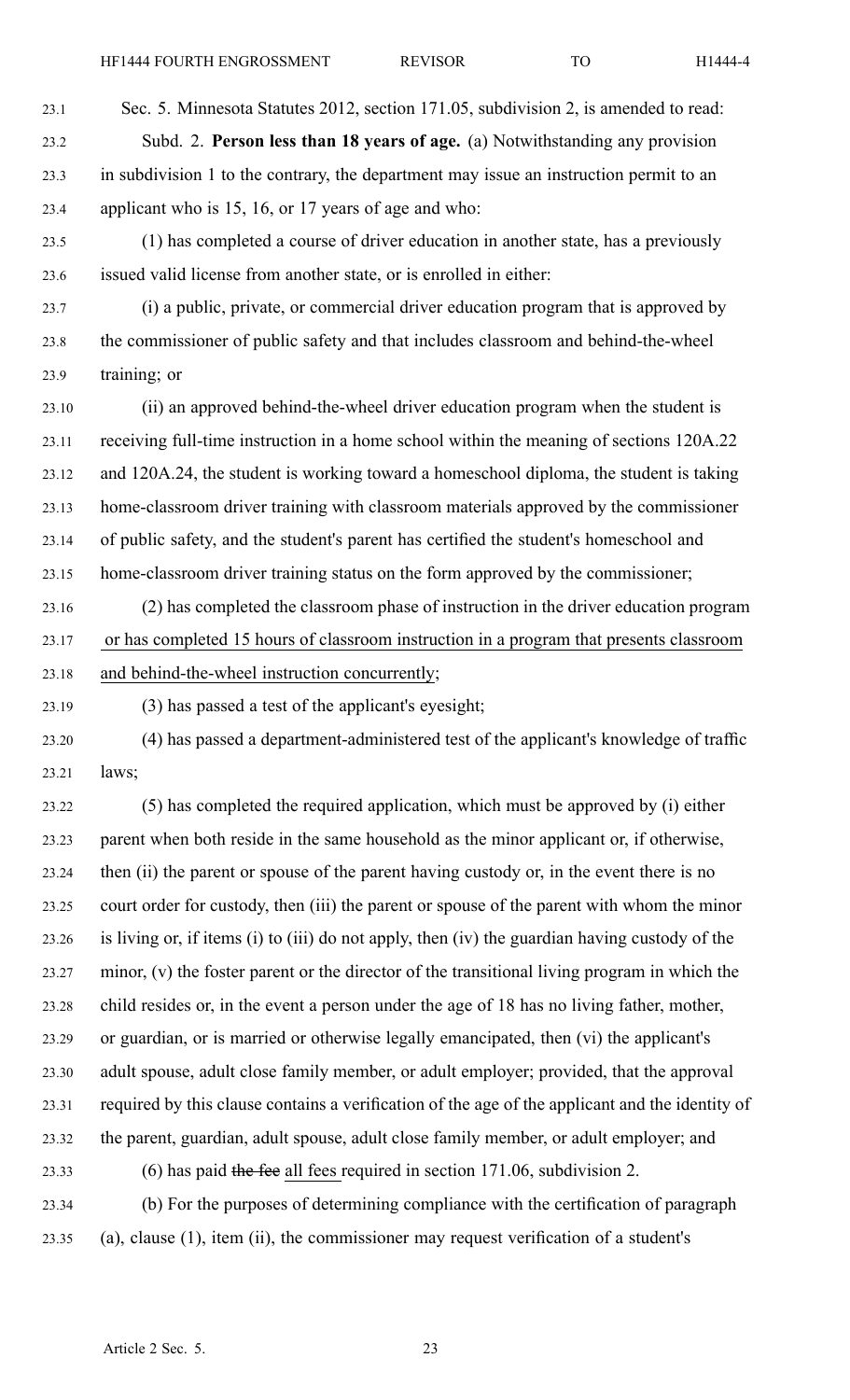24.1 homeschool status from the superintendent of the school district in which the student 24.2 resides and the superintendent shall provide that verification.

24.3 (c) The instruction permit is valid for two years from the date of application and 24.4 may be renewed upon paymen<sup>t</sup> of <sup>a</sup> fee equal to the fee for issuance of an instruction 24.5 permit under section 171.06, subdivision 2.

24.6 **EFFECTIVE DATE.** This section is effective June 1, 2013.

24.7 Sec. 6. Minnesota Statutes 2012, section 171.05, is amended by adding <sup>a</sup> subdivision 24.8 to read:

24.9 Subd. 4. **Rulemaking.** The commissioner shall adopt rules to carry out the 24.10 provisions of subdivision 2.

24.11 **EFFECTIVE DATE.** This section is effective the day following final enactment.

24.12 Sec. 7. Minnesota Statutes 2012, section 171.061, subdivision 4, is amended to read: 24.13 Subd. 4. **Fee; equipment.** (a) The agen<sup>t</sup> may charge and retain <sup>a</sup> filing fee of \$5 \$8 24.14 for each application. Except as provided in paragraph (c), the fee shall cover all expenses 24.15 involved in receiving, accepting, or forwarding to the department the applications and 24.16 fees required under sections 171.02, subdivision 3; 171.06, subdivisions 2 and 2a; and 24.17 171.07, subdivisions 3 and 3a.

24.18 (b) The statutory fees and the filing fees imposed under paragraph (a) may be paid 24.19 by credit card or debit card. The driver's license agen<sup>t</sup> may collect <sup>a</sup> convenience fee on 24.20 the statutory fees and filing fees not greater than the cost of processing <sup>a</sup> credit card or 24.21 debit card transaction. The convenience fee must be used to pay the cost of processing 24.22 credit card and debit card transactions. The commissioner shall adopt rules to administer 24.23 this paragraph using the exemp<sup>t</sup> procedures of section 14.386, excep<sup>t</sup> that section 14.386, 24.24 paragraph (b), does not apply.

24.25 (c) The department shall maintain the photo identification equipment for all 24.26 agents appointed as of January 1, 2000. Upon the retirement, resignation, death, or 24.27 discontinuance of an existing agent, and if <sup>a</sup> new agen<sup>t</sup> is appointed in an existing office 24.28 pursuan<sup>t</sup> to Minnesota Rules, chapter 7404, and notwithstanding the above or Minnesota 24.29 Rules, par<sup>t</sup> 7404.0400, the department shall provide and maintain photo identification 24.30 equipment without additional cost to <sup>a</sup> newly appointed agen<sup>t</sup> in that office if the office 24.31 was provided the equipment by the department before January 1, 2000. All photo 24.32 identification equipment must be compatible with standards established by the department.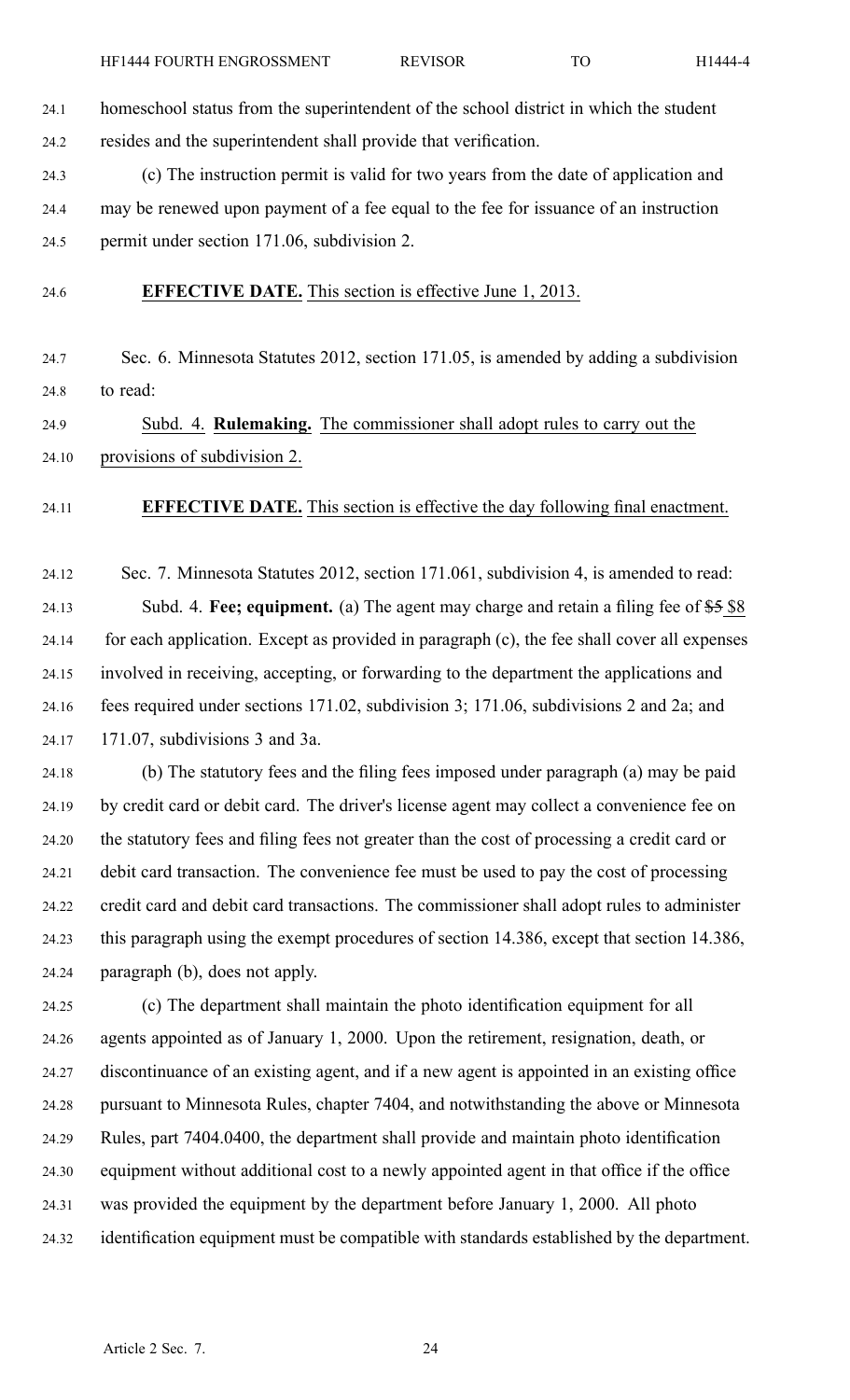25.1 (d) A filing fee retained by the agen<sup>t</sup> employed by <sup>a</sup> county board must be paid into

25.2 the county treasury and credited to the general revenue fund of the county. An agen<sup>t</sup> who 25.3 is not an employee of the county shall retain the filing fee in lieu of county employment 25.4 or salary and is considered an independent contractor for pension purposes, coverage 25.5 under the Minnesota State Retirement System, or membership in the Public Employees 25.6 Retirement Association. 25.7 (e) Before the end of the first working day following the final day of the reporting 25.8 period established by the department, the agen<sup>t</sup> must forward to the department all 25.9 applications and fees collected during the reporting period excep<sup>t</sup> as provided in paragraph  $25.10$  (d). 25.11 **EFFECTIVE DATE.** This section is effective January 1, 2014. 25.12 Sec. 8. **[174.12] TRANSPORTATION ECONOMIC DEVELOPMENT** 25.13 **PROGRAM.** 25.14 Subdivision 1. **Program established.** (a) The commissioners of transportation and 25.15 employment and economic development shall develop and implement <sup>a</sup> transportation 25.16 economic development program as provided in this section that provides financial 25.17 assistance on <sup>a</sup> geographically balanced basis through competitive grants for projects in 25.18 all modes of transportation that provide measurable local, regional, or statewide economic 25.19 benefit. 25.20 (b) The commissioners of transportation and employment and economic 25.21 development may provide financial assistance for <sup>a</sup> transportation project at their 25.22 discretion, subject to the requirements of this section. 25.23 Subd. 2. **Transportation economic development accounts.** (a) A transportation 25.24 economic development account is established in the special revenue fund under the 25.25 budgetary jurisdiction of the legislative committees having jurisdiction over transportation 25.26 finance. Money in the account may be expended only as appropriated by law. The account 25.27 may not contain money transferred or otherwise provided from the trunk highway fund. 25.28 (b) A transportation economic development account is established in the trunk 25.29 highway fund. The account consists of funds donated, allotted, transferred, or otherwise 25.30 provided to the account. 25.31 Subd. 3. **Program administration.** In implementing the transportation economic 25.32 development program, the commissioners of transportation and employment and 25.33 economic development shall make reasonable efforts to (1) publicize each solicitation for 25.34 applications among all eligible recipients, and (2) provide technical and informational 25.35 assistance in creating and submitting applications.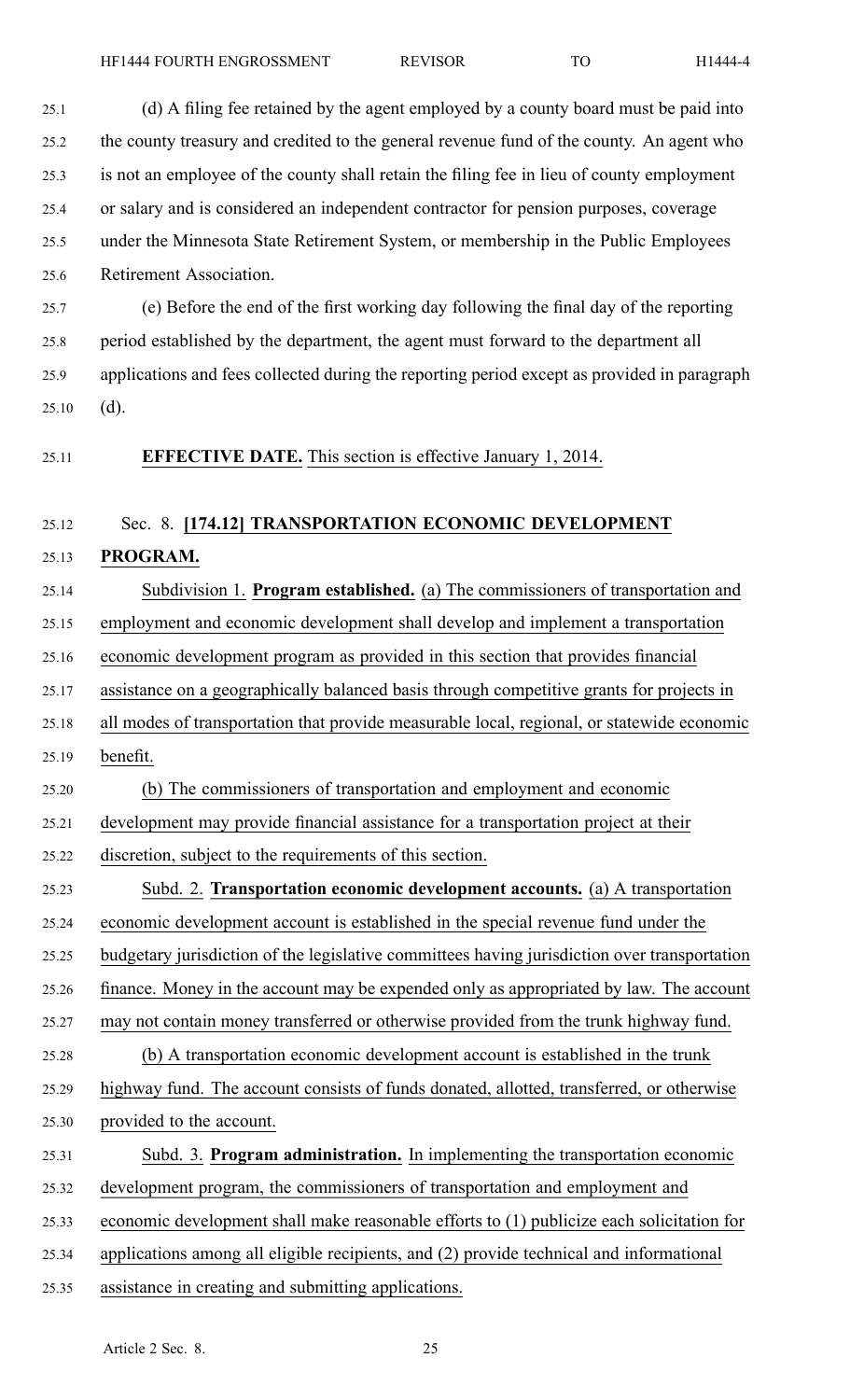| 26.1  | Subd. 4. Economic impact performance measures. The commissioner of                           |  |
|-------|----------------------------------------------------------------------------------------------|--|
| 26.2  | employment and economic development shall develop economic impact performance                |  |
| 26.3  | measures to analyze projects for which financial assistance under this section is being      |  |
| 26.4  | applied for or has been previously provided.                                                 |  |
| 26.5  | Subd. 5. Financial assistance; criteria. The commissioners of transportation and             |  |
| 26.6  | employment and economic development shall establish criteria for evaluating projects         |  |
| 26.7  | for financial assistance under this section. At a minimum, the criteria must provide an      |  |
| 26.8  | objective method to prioritize and select projects on the basis of:                          |  |
| 26.9  | (1) the extent to which the project provides measurable economic benefit;                    |  |
| 26.10 | (2) consistency with relevant state and local transportation plans;                          |  |
| 26.11 | (3) the availability and commitment of funding or in-kind assistance for the project         |  |
| 26.12 | from nonpublic sources;                                                                      |  |
| 26.13 | (4) the need for the project as part of the overall transportation system;                   |  |
| 26.14 | (5) the extent to which completion of the project will improve the movement of               |  |
| 26.15 | people and freight; and                                                                      |  |
| 26.16 | (6) geographic balance as required under subdivision 7, paragraph (b).                       |  |
| 26.17 | Subd. 6. Financial assistance; project evaluation process. (a) Following the                 |  |
| 26.18 | criteria established under subdivision 5, the commissioner of employment and economic        |  |
| 26.19 | development shall (1) evaluate proposed projects, and (2) certify those that may receive     |  |
| 26.20 | financial assistance.                                                                        |  |
| 26.21 | (b) As part of the project evaluation process, the commissioner of transportation            |  |
| 26.22 | shall certify that a project constitutes an eligible and appropriate transportation project. |  |
| 26.23 | Subd. 7. Financial assistance; awards. (a) The financial assistance awarded by the           |  |
| 26.24 | commissioners of transportation and employment and economic development may not              |  |
| 26.25 | exceed 70 percent of a project's total costs.                                                |  |
| 26.26 | (b) The commissioners of transportation and employment and economic development              |  |
| 26.27 | shall ensure that financial assistance is provided in a manner that is balanced throughout   |  |
| 26.28 | the state, including with respect to $(1)$ the number of projects receiving funding in a     |  |
| 26.29 | particular geographic location or region of the state, and (2) the total amount of financial |  |
| 26.30 | assistance provided for projects in a particular geographic location or region of the state. |  |
| 26.31 | Subd. 8. Legislative report. (a) By February 1 of each odd-numbered year, the                |  |
| 26.32 | commissioner of transportation, with assistance from the commissioner of employment          |  |
| 26.33 | and economic development, shall submit a report on the transportation economic               |  |
| 26.34 | development program to the chairs and ranking minority members of the legislative            |  |
| 26.35 | committees with jurisdiction over transportation policy and finance and economic             |  |
| 26.36 | development policy and finance.                                                              |  |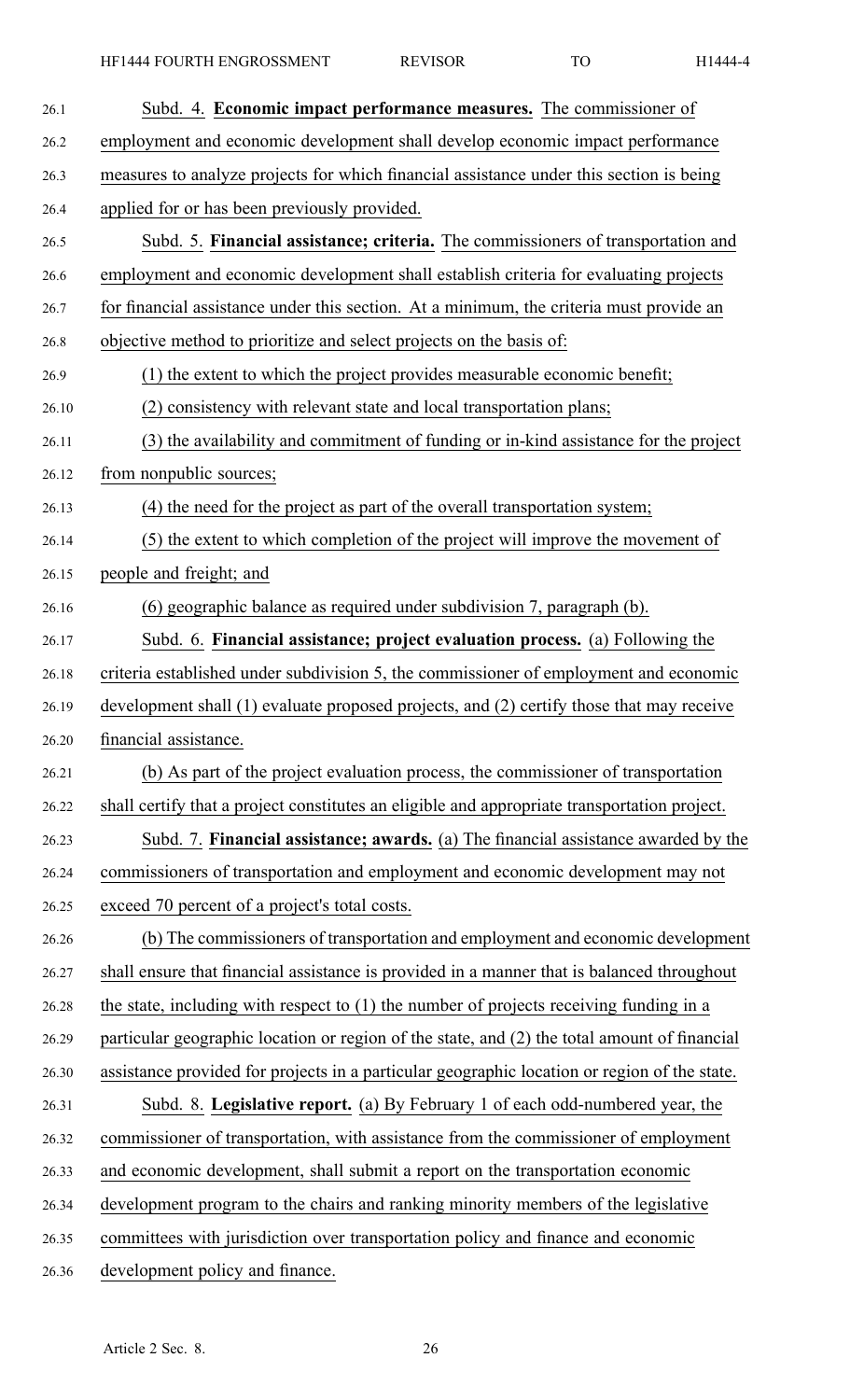| 27.1  | (b) At a minimum, the report must:                                                            |  |
|-------|-----------------------------------------------------------------------------------------------|--|
| 27.2  | (1) summarize the requirements and implementation of the transportation economic              |  |
| 27.3  | development program established in this section;                                              |  |
| 27.4  | (2) review the criteria and economic impact performance measures used for                     |  |
| 27.5  | evaluation, prioritization, and selection of projects;                                        |  |
| 27.6  | (3) provide a brief overview of each project that received financial assistance under         |  |
| 27.7  | the program, which must at a minimum identify:                                                |  |
| 27.8  | (i) basic project characteristics, such as funding recipient, geographic location,            |  |
| 27.9  | and type of transportation modes served;                                                      |  |
| 27.10 | (ii) sources and respective amounts of project funding; and                                   |  |
| 27.11 | (iii) the degree of economic benefit anticipated or observed, following the economic          |  |
| 27.12 | impact performance measures established under subdivision 4;                                  |  |
| 27.13 | (4) identify the allocation of funds, including but not limited to a breakdown of total       |  |
| 27.14 | project funds by transportation mode, the amount expended for administrative costs, and       |  |
| 27.15 | the amount transferred to the transportation economic development assistance account;         |  |
| 27.16 | (5) evaluate the overall economic impact of the program consistent with the                   |  |
| 27.17 | accountability measurement requirements under section 116J.997; and                           |  |
| 27.18 | (6) provide recommendations for any legislative changes related to the program.               |  |
|       |                                                                                               |  |
| 27.19 | Sec. 9. Minnesota Statutes 2012, section 174.40, is amended by adding a subdivision           |  |
| 27.20 | to read:                                                                                      |  |
| 27.21 | Subd. 7a. Related non-infrastructure activities. (a) The commissioner may not                 |  |
| 27.22 | expend an appropriation from the bond proceeds fund, or provide financial assistance from     |  |
| 27.23 | an appropriation from the bond proceeds fund, for the purposes specified in this subdivision. |  |
| 27.24 | (b) Subject to appropriations made specifically for the purposes of this subdivision,         |  |
| 27.25 | the commissioner may expend funds for non-infrastructure activities to encourage walking      |  |
| 27.26 | and bicycling to school, including:                                                           |  |
| 27.27 | (1) planning activities;                                                                      |  |
| 27.28 | (2) public awareness campaigns and outreach to press and community leaders;                   |  |
| 27.29 | (3) traffic education and enforcement in the vicinity of schools;                             |  |
| 27.30 | (4) student sessions on bicycle and pedestrian safety, health, and the environment; and       |  |
| 27.31 | (5) financial assistance for training, volunteers, and managers of safe routes to             |  |
| 27.32 | school programs.                                                                              |  |

## 27.33 Sec. 10. **[174.42] TRANSPORTATION ALTERNATIVES PROJECTS.**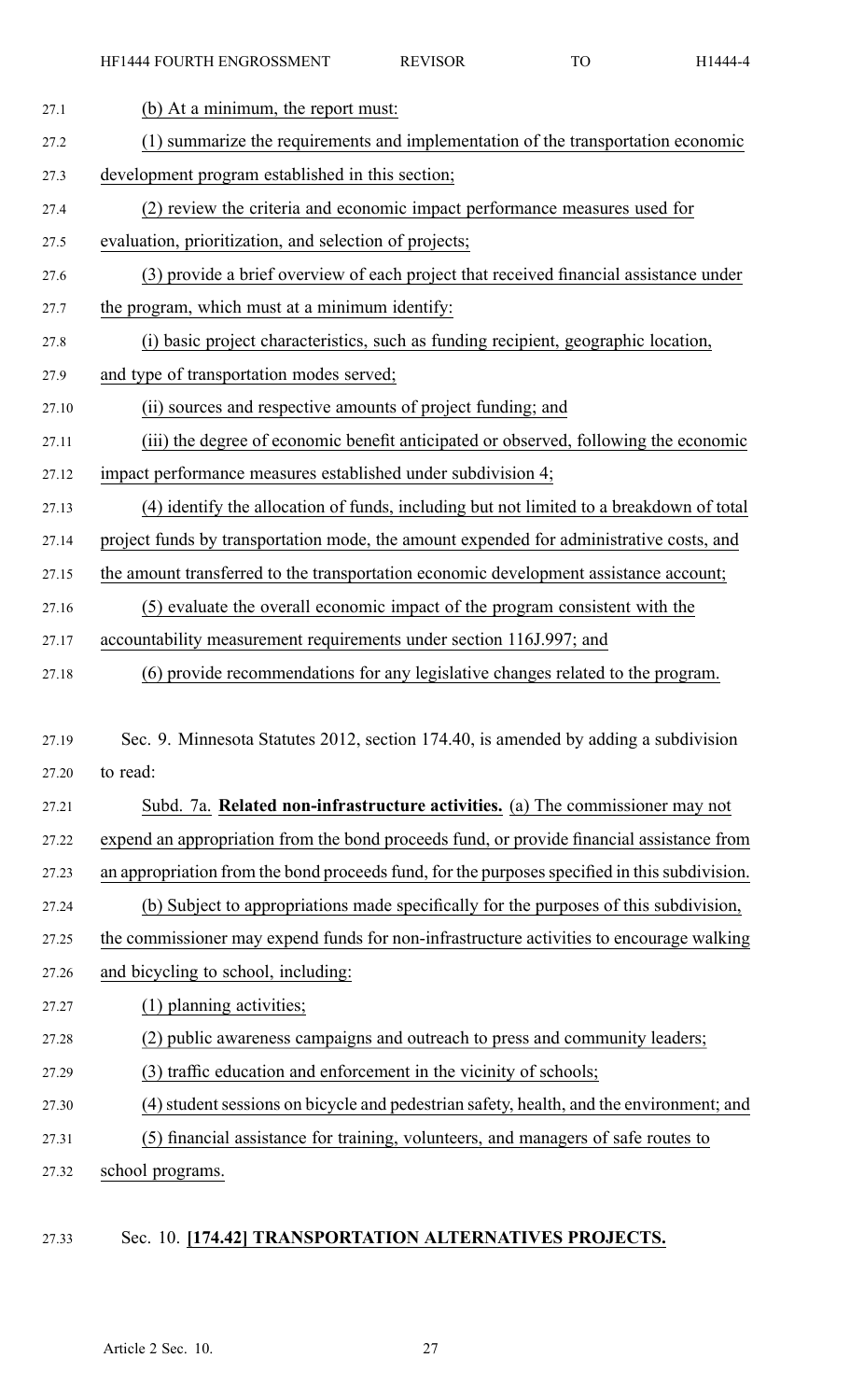28.2 means those projects identified in the state transportation improvement program having

28.3 (1) <sup>a</sup> program category of bike trail, enhancement, or recreational trail; (2) any program

- 28.4 category that is substantially similar to <sup>a</sup> category identified in clause (1); or (3) <sup>a</sup> route
- 28.5 system category of ped/bike.
- 28.6 Subd. 2. **Funding requirement.** In each federal fiscal year, the commissioner
- 28.7 shall obtain <sup>a</sup> total amount in federal authorizations for reimbursement on transportation
- 28.8 alternatives projects that is equal to or greater than the annual average of federal

28.9 authorizations on transportation alternatives projects calculated over the preceding four

28.10 federal fiscal years.

28.11 Sec. 11. Minnesota Statutes 2012, section 219.1651, is amended to read:

## 28.12 **219.1651 GRADE CROSSING SAFETY ACCOUNT.**

28.13 A Minnesota grade crossing safety account is created in the special revenue fund, 28.14 consisting of money credited to the account by law. Money in the account is appropriated 28.15 to the commissioner of transportation for rail-highway grade crossing safety projects 28.16 on public streets and highways, including engineering costs. At the discretion of the 28.17 commissioner of transportation, money in the account at the end of each fiscal year cancels 28.18 biennium may cancel to the trunk highway fund.

28.19 Sec. 12. Minnesota Statutes 2012, section 299E.01, subdivision 2, is amended to read: 28.20 Subd. 2. **Responsibilities.** (a) The division shall be responsible and shall utilize 28.21 state employees for security and public information services in state-owned buildings and 28.22 state leased-to-own buildings in the Capitol area, as described in section  $15B.02$ ;. It shall 28.23 provide such personnel as are required by the circumstances to insure the orderly conduct 28.24 of state business and the convenience of the public.

28.25 (b) As par<sup>t</sup> of the division permanen<sup>t</sup> staff, the director must establish the position of 28.26 emergency manager that includes, at <sup>a</sup> minimum, the following duties:

28.27 (1) oversight of the consolidation, development, and maintenance of plans and 28.28 procedures that provide continuity of security operations;

- 28.29 (2) the development and implementation of tenant training that addresses threats
- 28.30 and emergency procedures; and

28.31 (3) the development and implementation of threat and emergency exercises.

28.32 (c) The director must provide <sup>a</sup> minimum of one state trooper assigned to the Capitol 28.33 complex at all times.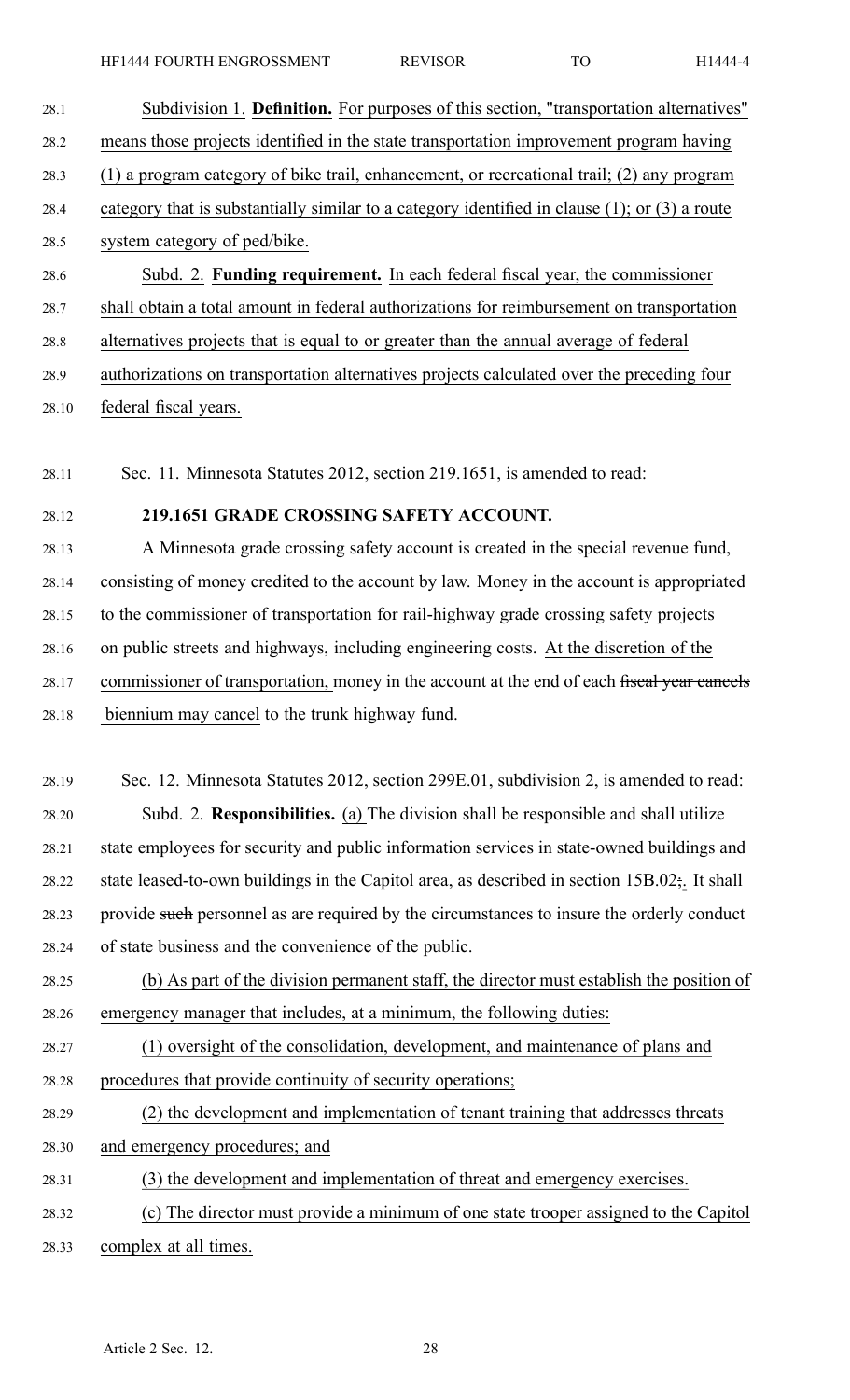HF1444 FOURTH ENGROSSMENT REVISOR TO H1444-4

| 29.1  | (d) The director, in consultation with the advisory committee under section 299E.04,         |  |  |
|-------|----------------------------------------------------------------------------------------------|--|--|
| 29.2  | shall, at least annually, hold a meeting or meetings to discuss, among other issues, Capitol |  |  |
| 29.3  | complex security, emergency planning, public safety, and public access to the Capitol        |  |  |
| 29.4  | complex. The meetings must include, at a minimum:                                            |  |  |
| 29.5  | (1) Capitol complex tenants and state employees;                                             |  |  |
| 29.6  | (2) nongovernmental entities, such as lobbyists, vendors, and the media; and                 |  |  |
| 29.7  | (3) the public and public advocacy groups.                                                   |  |  |
|       |                                                                                              |  |  |
| 29.8  | Sec. 13. Minnesota Statutes 2012, section 299E.01, subdivision 3, is amended to read:        |  |  |
| 29.9  | Subd. 3. Powers and duties transferred. All powers, duties and responsibilities              |  |  |
| 29.10 | heretofore assigned by law to the commissioner of administration relating to the general     |  |  |
| 29.11 | function of security in such Capitol complex state-owned buildings are hereby transferred    |  |  |
| 29.12 | to the commissioner of public safety. The commissioner of public safety shall have           |  |  |
| 29.13 | the final authority regarding public safety and security in the Capitol complex. The         |  |  |
| 29.14 | commissioner of administration shall have the powers, duties, and responsibilities relating  |  |  |
| 29.15 | to the Capitol complex state-owned buildings as provided under chapter 16B.                  |  |  |
|       |                                                                                              |  |  |
| 29.16 | Sec. 14. Minnesota Statutes 2012, section 398A.10, is amended by adding a                    |  |  |
| 29.17 | subdivision to read:                                                                         |  |  |
| 29.18 | Subd. 4. Definition. For purposes of this section, "project" means the initial               |  |  |
| 29.19 | construction of a minimum operable segment of a new light rail transit or commuter rail      |  |  |
| 29.20 | line, but does not include infill stations, project enhancements, extensions, or supportive  |  |  |
| 29.21 | infrastructure constructed after the rail transit line is operational.                       |  |  |
| 29.22 | <b>EFFECTIVE DATE.</b> This section is effective the day following final enactment.          |  |  |
|       |                                                                                              |  |  |
| 29.23 | Sec. 15. Laws 2009, chapter 9, section 1, the effective date, is amended to read:            |  |  |
|       |                                                                                              |  |  |
| 29.24 | <b>EFFECTIVE DATE.</b> This section is effective the day following final enactment,          |  |  |
| 29.25 | and expires $\theta$ m June 30, 2013 2016.                                                   |  |  |
| 29.26 | <b>EFFECTIVE DATE.</b> This section is effective the day following final enactment.          |  |  |
|       |                                                                                              |  |  |
| 29.27 | Sec. 16. CENTRAL CORRIDOR LIGHT RAIL TRANSIT; CENTRAL                                        |  |  |
| 29.28 | STATION ACCESSIBILITY.                                                                       |  |  |
| 29.29 | (a) For purposes of this section:                                                            |  |  |
| 29.30 | $(1)$ "city" means the city of St. Paul;                                                     |  |  |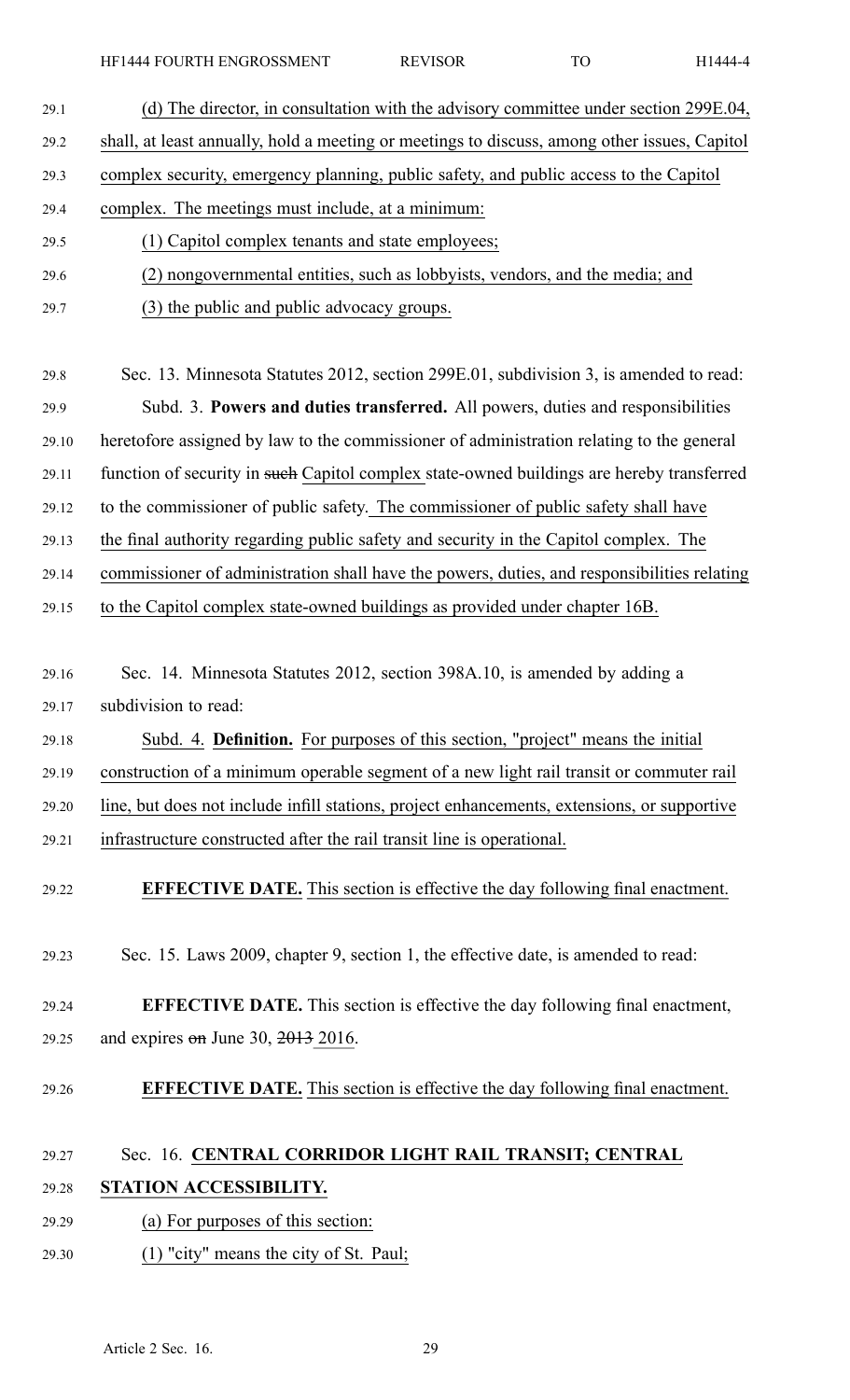| 30.1  | (2) "council" has the meaning given in Minnesota Statutes, section 473.121,                    |  |
|-------|------------------------------------------------------------------------------------------------|--|
| 30.2  | subdivision 3; and                                                                             |  |
| 30.3  | (3) "pedestrian skyway system" has the meaning given in Minnesota Statutes,                    |  |
| 30.4  | section 469.125, subdivision 4.                                                                |  |
| 30.5  | (b) Notwithstanding any law to the contrary, for the Central Station on the                    |  |
| 30.6  | Central Corridor light rail transit line, the council and city shall include construction or   |  |
| 30.7  | establishment of access to a pedestrian skyway system as part of the initial transit line      |  |
| 30.8  | construction project. The council and city shall ensure that public access to the pedestrian   |  |
| 30.9  | skyway system is provided by an elevator located at the site of the station.                   |  |
| 30.10 | (c) The council and city shall meet the requirements under this section at the time of         |  |
| 30.11 | initial construction of the Central Corridor light rail transit line and the Central Station.  |  |
| 30.12 | <b>EFFECTIVE DATE; APPLICATION.</b> As to the Metropolitan Council, this                       |  |
| 30.13 | section is effective the day following final enactment and applies in the counties of          |  |
| 30.14 | Anoka, Carver, Dakota, Hennepin, Ramsey, Scott, and Washington. As to the city of St.          |  |
| 30.15 | Paul, this section is effective the day after the city council of the city of St. Paul and its |  |
| 30.16 | chief clerical officer timely complete their compliance with Minnesota Statutes, section       |  |
| 30.17 | $645.021$ , subdivisions 2 and 3.                                                              |  |
|       |                                                                                                |  |
| 30.18 | Sec. 17. BUS RAPID TRANSIT DEVELOPMENT AUTHORIZED.                                             |  |
| 30.19 | Washington County Regional Rail Authority may exercise the powers conferred                    |  |
| 30.20 | by Minnesota Statutes, section 398A.04, to plan, establish, acquire, develop, construct,       |  |
| 30.21 | purchase, enlarge, extend, improve, maintain, equip, operate, regulate, and protect a bus      |  |
| 30.22 | rapid transit system located within Washington County on transit ways included in and          |  |
| 30.23 | approved by the Metropolitan Council's 2030 Transportation Policy Plan, including the          |  |
| 30.24 | Rush Line, Highway 36, Gateway, and Red Rock transit corridors.                                |  |
|       | <b>EFFECTIVE DATE.</b> Pursuant to Minnesota Statutes, section 645.023, subdivision            |  |
| 30.25 | 1, paragraph (a), this section is effective without local approval the day following final     |  |
| 30.26 | enactment.                                                                                     |  |
| 30.27 |                                                                                                |  |
| 30.28 | Sec. 18. MARKED INTERSTATE HIGHWAY 35E PROJECTS; TRAIL                                         |  |
| 30.29 | MITIGATION.                                                                                    |  |
| 30.30 | (a) For purposes of this section, "35E corridor projects" means those projects for             |  |
| 30.31 | construction or reconstruction of marked Interstate Highway 35E between downtown               |  |
| 30.32 | St. Paul and the vicinity of marked Interstate Highway 694, that are under design,             |  |
| 30.33 | engineering, or construction on the effective date of this act or within the subsequent three  |  |
|       |                                                                                                |  |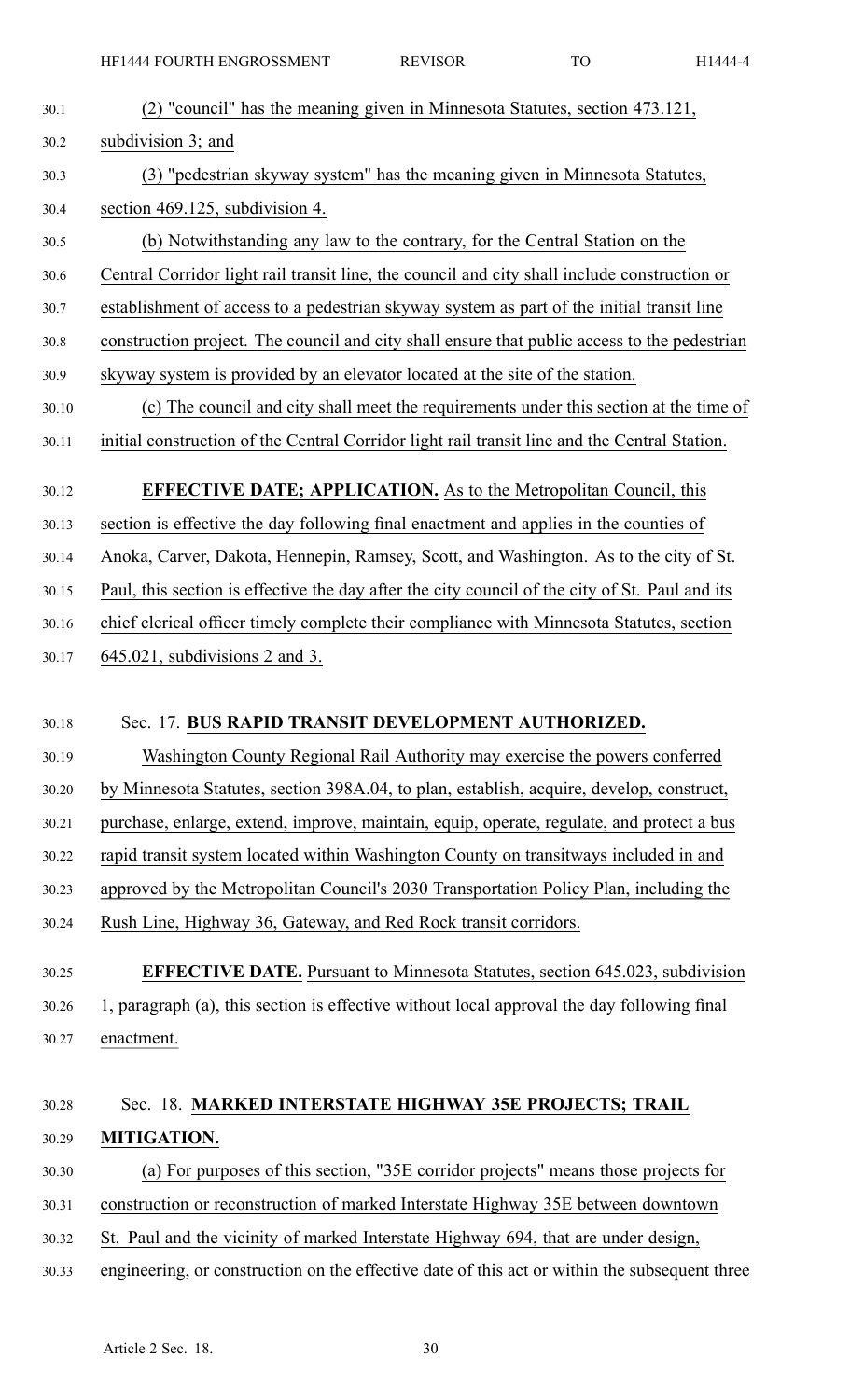| 31.1  | years. The term includes but is not limited to the projects identified by the commissioner    |
|-------|-----------------------------------------------------------------------------------------------|
| 31.2  | of transportation as the Cayuga project and the MnPASS project.                               |
| 31.3  | (b) The commissioner of transportation shall include in the 35E corridor projects             |
| 31.4  | the following components:                                                                     |
| 31.5  | (1) creation of a continuous separated bicycle and pedestrian path within the                 |
| 31.6  | right-of-way of the projects, located on the east side of marked Interstate Highway 35E,      |
| 31.7  | from Cayuga Street to Arlington Avenue;                                                       |
| 31.8  | (2) retention, at a minimum, of the same number of trail connector facilities designed        |
| 31.9  | for exclusive use of bicyclists and pedestrians between the Gateway State Trail and the       |
| 31.10 | east side of marked Interstate Highway 35E over the length of the 35E corridor projects;      |
| 31.11 | (3) establishment of reasonable access points to the facilities identified in clauses (1)     |
| 31.12 | and (2) over the length of the 35E corridor projects; and                                     |
| 31.13 | (4) retention or reconstruction of any portion of the Gateway State Trail impacted by         |
| 31.14 | the 35E corridor projects.                                                                    |
| 31.15 | (c) In implementing the requirements under this section, the commissioner shall               |
| 31.16 | conform with a bicycle master plan developed by the city of St. Paul.                         |
|       |                                                                                               |
| 31.17 | Sec. 19. MARKED INTERSTATE HIGHWAY 35W PROJECT; NOISE                                         |
| 31.18 | <b>BARRIERS.</b>                                                                              |
| 31.19 | The commissioner of transportation may not include or approve inclusion of noise              |
| 31.20 | barriers in the trunk highway project to add interchange access on marked Interstate          |
| 31.21 | Highway 35W at 4th Street South and add an auxiliary lane in Minneapolis. As                  |
| 31.22 | appropriate, the commissioner shall program trunk highway funds made available as a           |
| 31.23 | result of this section.                                                                       |
| 31.24 | <b>EFFECTIVE DATE.</b> This section is effective the day following final enactment.           |
|       |                                                                                               |
| 31.25 | Sec. 20. MINNESOTA DEPARTMENT OF TRANSPORTATION DISTRICT 1                                    |
| 31.26 | <b>CONSTRUCTION PROJECTS.</b>                                                                 |
| 31.27 | (a) Notwithstanding any law to the contrary, the commissioner of transportation must          |
| 31.28 | select either the M-1 or the E-2 layout, as identified in the alternatives analysis conducted |
|       |                                                                                               |
| 31.29 | by the Department of Transportation, or variations of the M-1 or E-2 layouts, for the         |
| 31.30 | project involving the relocation of marked U.S. Highway 53 between Eveleth and Virginia.      |
| 31.31 | (b) Notwithstanding any law to the contrary, the commissioner of transportation               |

- 31.32 must select the South Route layout, as identified and selected in 2010 as the preferred
- 31.33 alternative, for the project involving marked U.S. Highway 169 between Tower and Ely.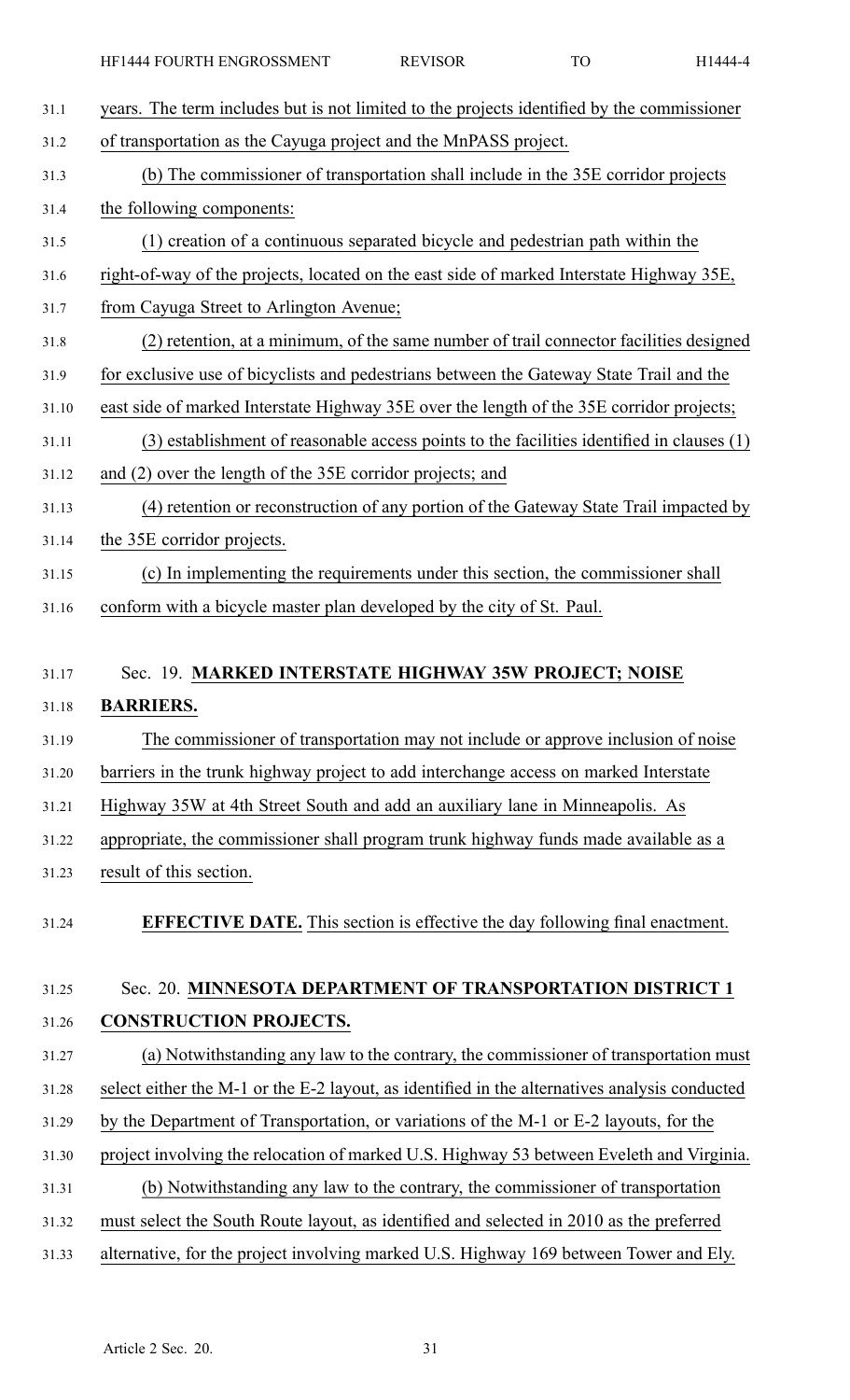| 32.1  | <b>EFFECTIVE DATE.</b> This section is effective the day following final enactment.      |  |
|-------|------------------------------------------------------------------------------------------|--|
|       |                                                                                          |  |
| 32.2  | Sec. 21. TRANSITWAY EXPANSION IMPLEMENTATION PLAN.                                       |  |
| 32.3  | (a) For purposes of this section, "transitway" includes but is not limited to light rail |  |
| 32.4  | transit; commuter rail; bus rapid transit, whether arterial or highway; and streetcars.  |  |
| 32.5  | (b) From funds appropriated by law for the purposes of this section, the Metropolitan    |  |
| 32.6  | Council shall, in consultation with interested stakeholders, develop an implementation   |  |
| 32.7  | plan for accelerated development of transitways in the metropolitan area.                |  |
| 32.8  | (c) At a minimum, the plan must:                                                         |  |
| 32.9  | (1) address implementation management issues and identify roles, responsibilities,       |  |
| 32.10 | and lead agencies for each component of the plan;                                        |  |
| 32.11 | (2) create a program of transitway projects to develop and construct in a concurrent     |  |
| 32.12 | manner under the plan;                                                                   |  |
| 32.13 | (3) establish a timeline and preliminary schedule for coordinated and accelerated        |  |
| 32.14 | project development of the transitways;                                                  |  |
| 32.15 | (4) establish a financial plan that includes but is not limited to:                      |  |
| 32.16 | (i) identification of capital and operating costs for each transitway;                   |  |
| 32.17 | (ii) allocation of cost shares; and                                                      |  |
| 32.18 | (iii) a proposal for fully funding the plan; and                                         |  |
| 32.19 | (5) identify any legislative changes relevant to the plan.                               |  |
| 32.20 | (d) By January 15, 2014, the Metropolitan Council shall submit an electronic copy        |  |
| 32.21 | of the implementation plan to the chairs and ranking minority members of the legislative |  |
| 32.22 | committees with jurisdiction over transportation policy and finance, as provided under   |  |
| 32.23 | Minnesota Statutes, section 3.195, subdivision 1.                                        |  |
|       |                                                                                          |  |

- 32.24 Sec. 22. **REPEALER.**
- 32.25 (a) Minnesota Statutes 2012, section 161.04, subdivision 6, is repealed.
- 32.26 (b) Minnesota Statutes 2012, section 174.285, subdivision 8, is repealed.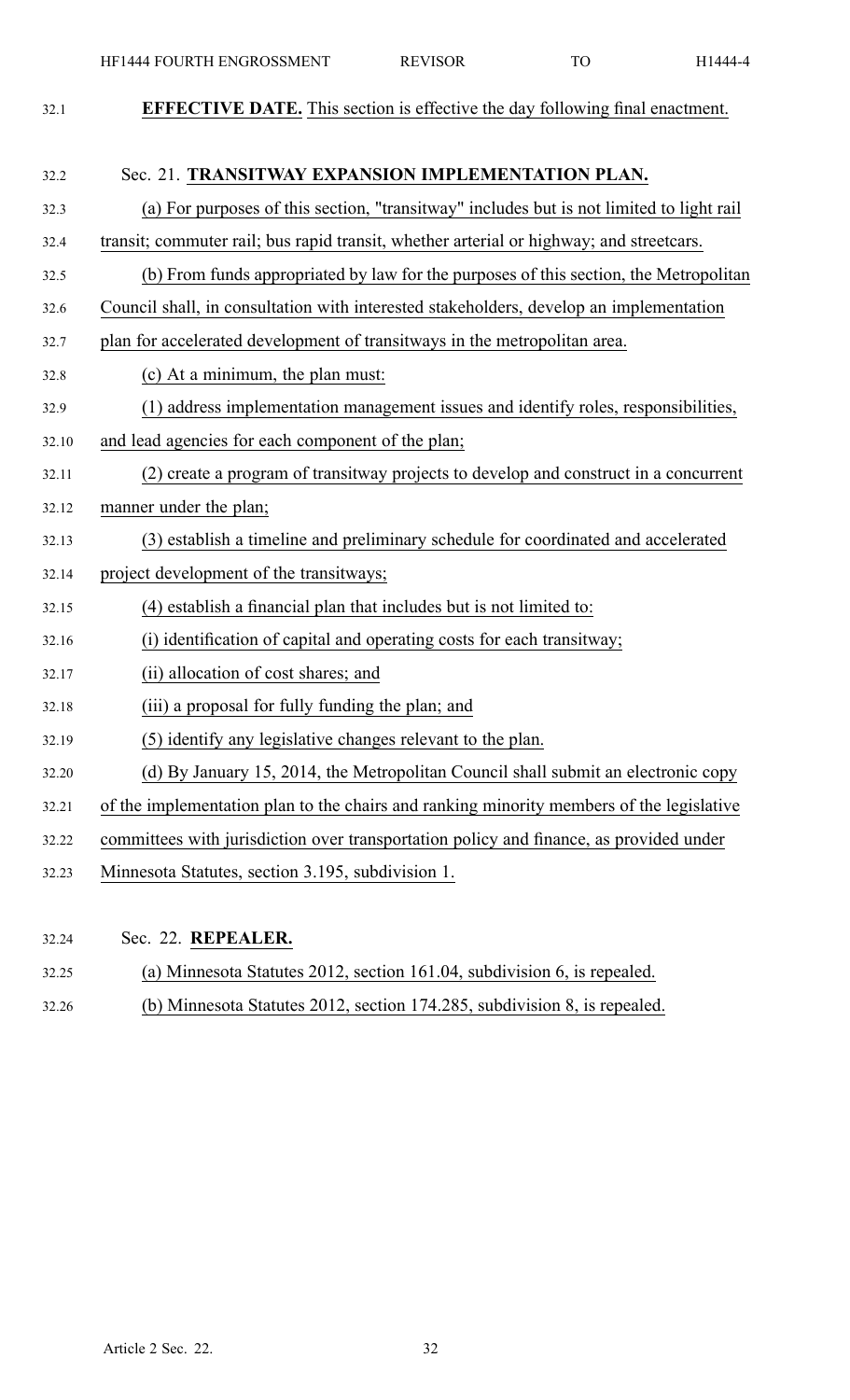## APPENDIX Article locations in H1444-4